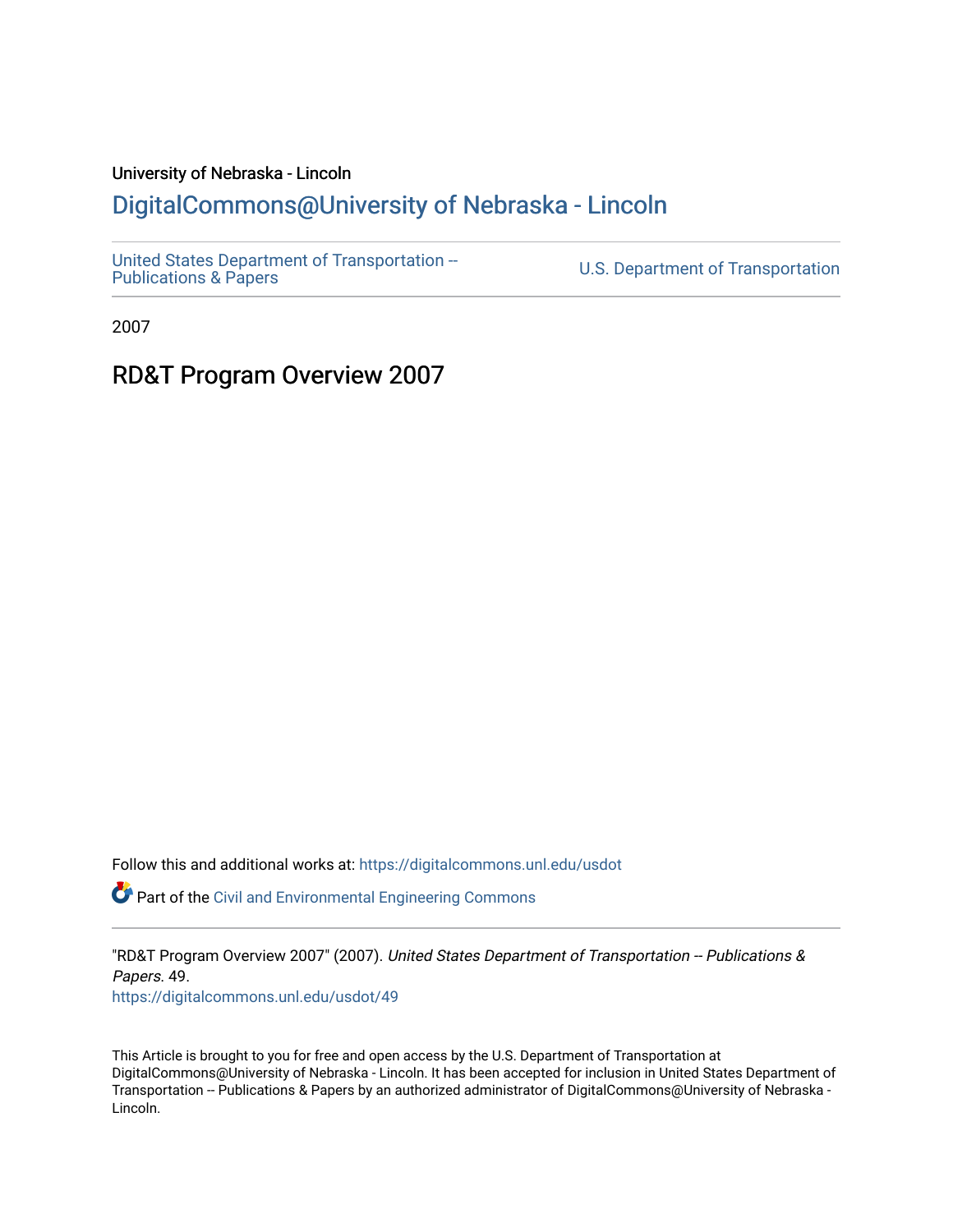# **RD&T Program Overview**

Pipeline and Hazardous Materials Safety Administration



#### **PHMSA FY2007 RD&T Program Review Meeting May 23, 2007**



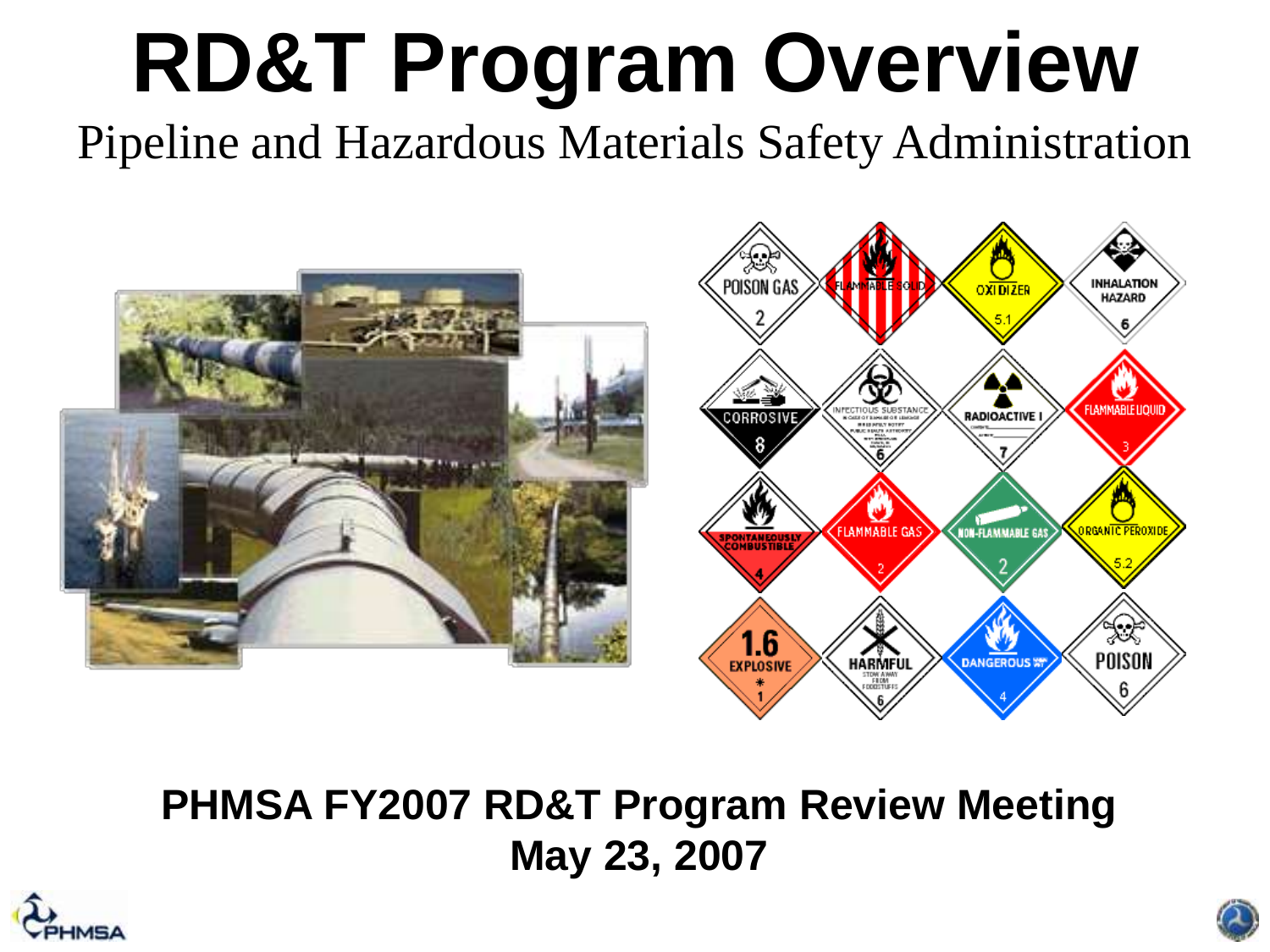## **PHMSA Mission**

Has public responsibility for safe and secure movement of hazardous materials to industry and consumers by all transportation modes, including highway, rail, air, water, and the nation's pipelines.



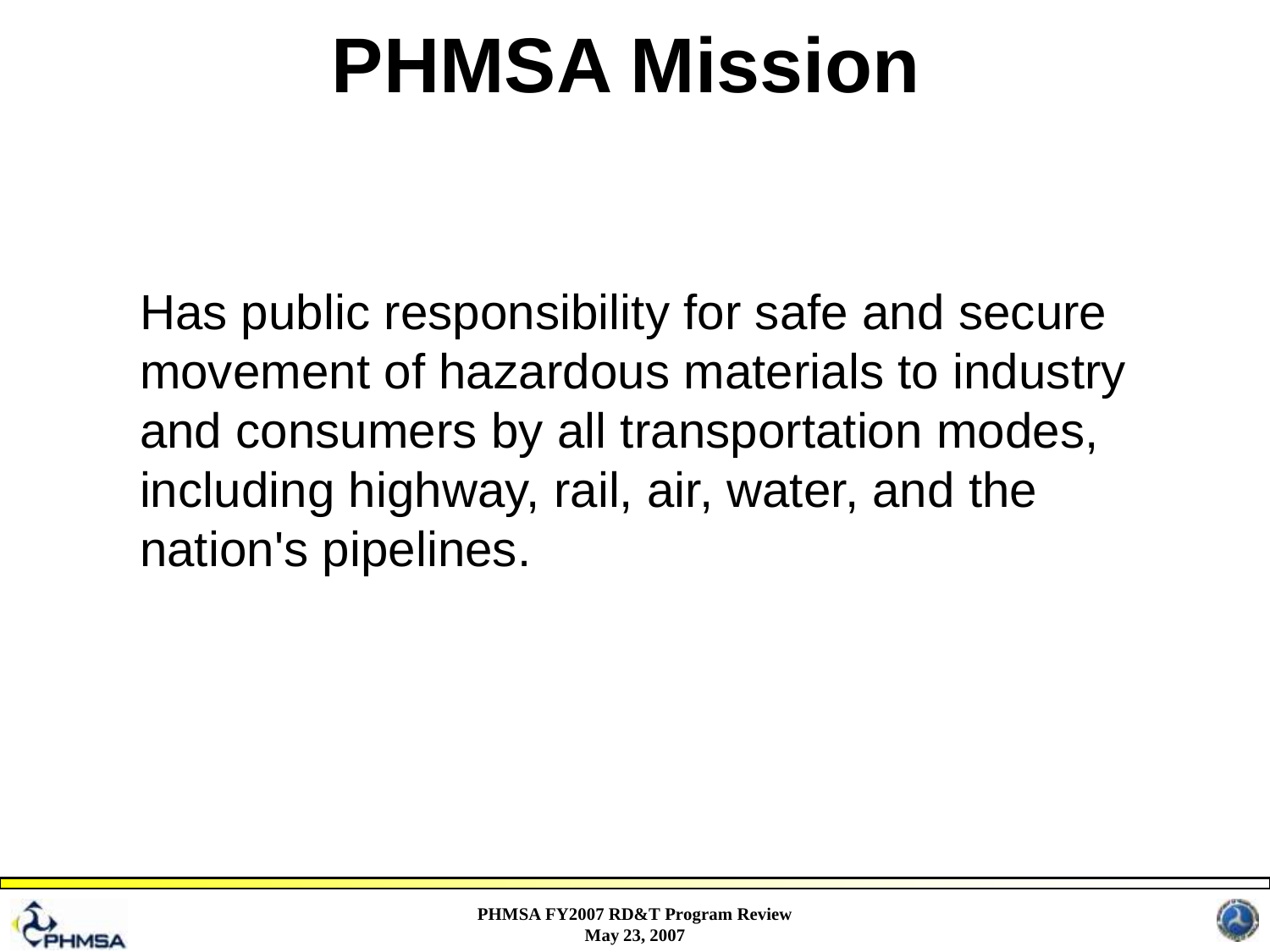# **PHMSA Supports DOT Goals**

| <b>DOT Strategic Goal</b>        | <b>Pipeline</b>           | <b>HAZMAT</b> |
|----------------------------------|---------------------------|---------------|
| Safety                           | X                         | X             |
| <b>Reduced Congestion</b>        | Indirect                  | X             |
| <b>Global Connectivity</b>       |                           | X             |
| <b>Environmental Stewardship</b> | $\boldsymbol{\mathrm{X}}$ | ${\bf X}$     |
| Security                         | Indirect                  | X             |
| <b>Organizational Excellence</b> |                           |               |



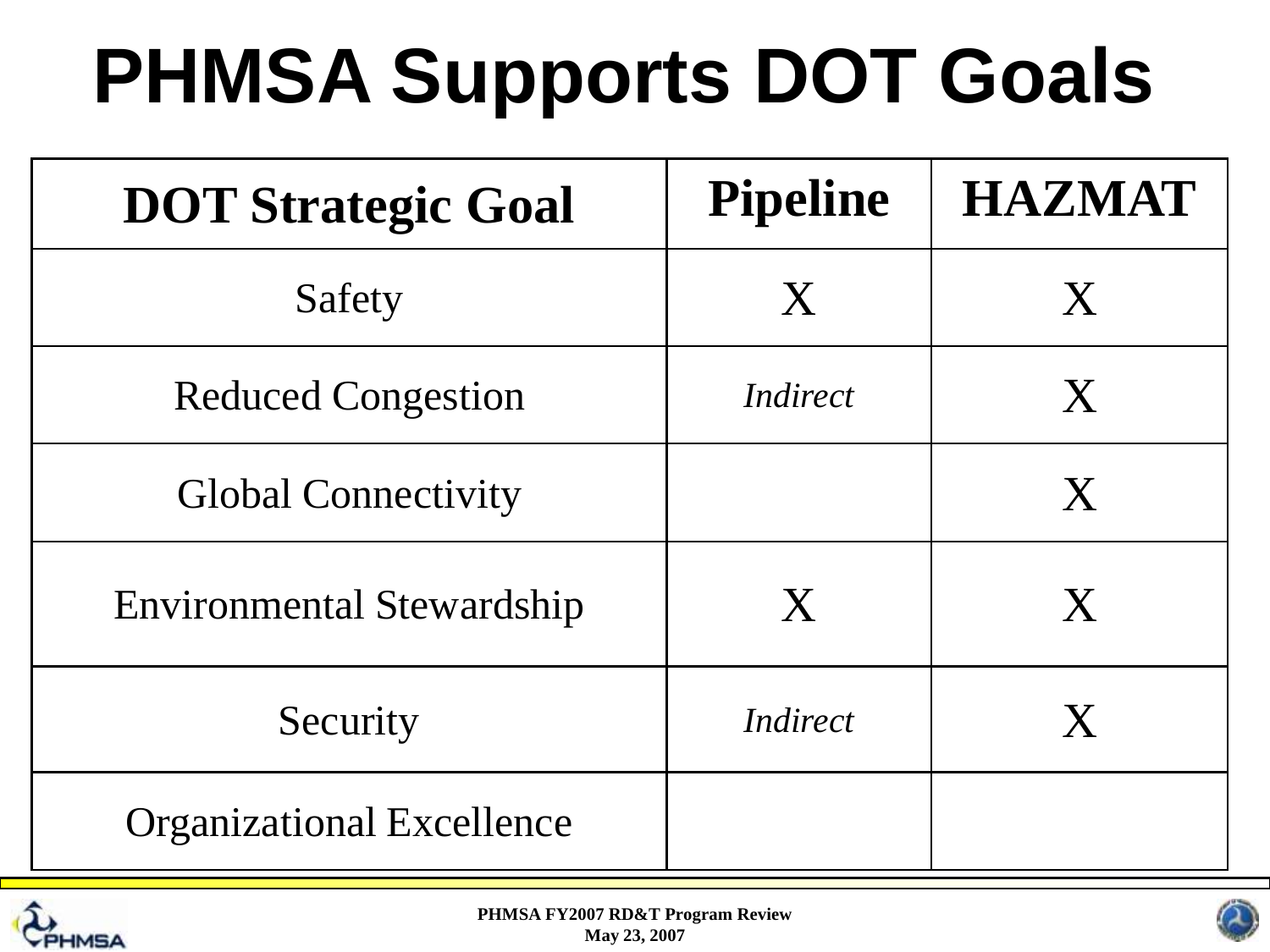## **RD&T Overview**

#### **Pipeline Safety RD&T Program Mission:**

To sponsor research and development projects focused on providing near-term solutions that will improve the safety, reduce environmental impact, and enhance the reliability of the Nation's pipeline transportation system.

#### **Hazardous Materials Safety RD&T Program Mission:**

To conduct technical and analytical studies, evaluations, and testing that provide the foundation for hazardous materials transportation regulations, enforcement, and emergency response.



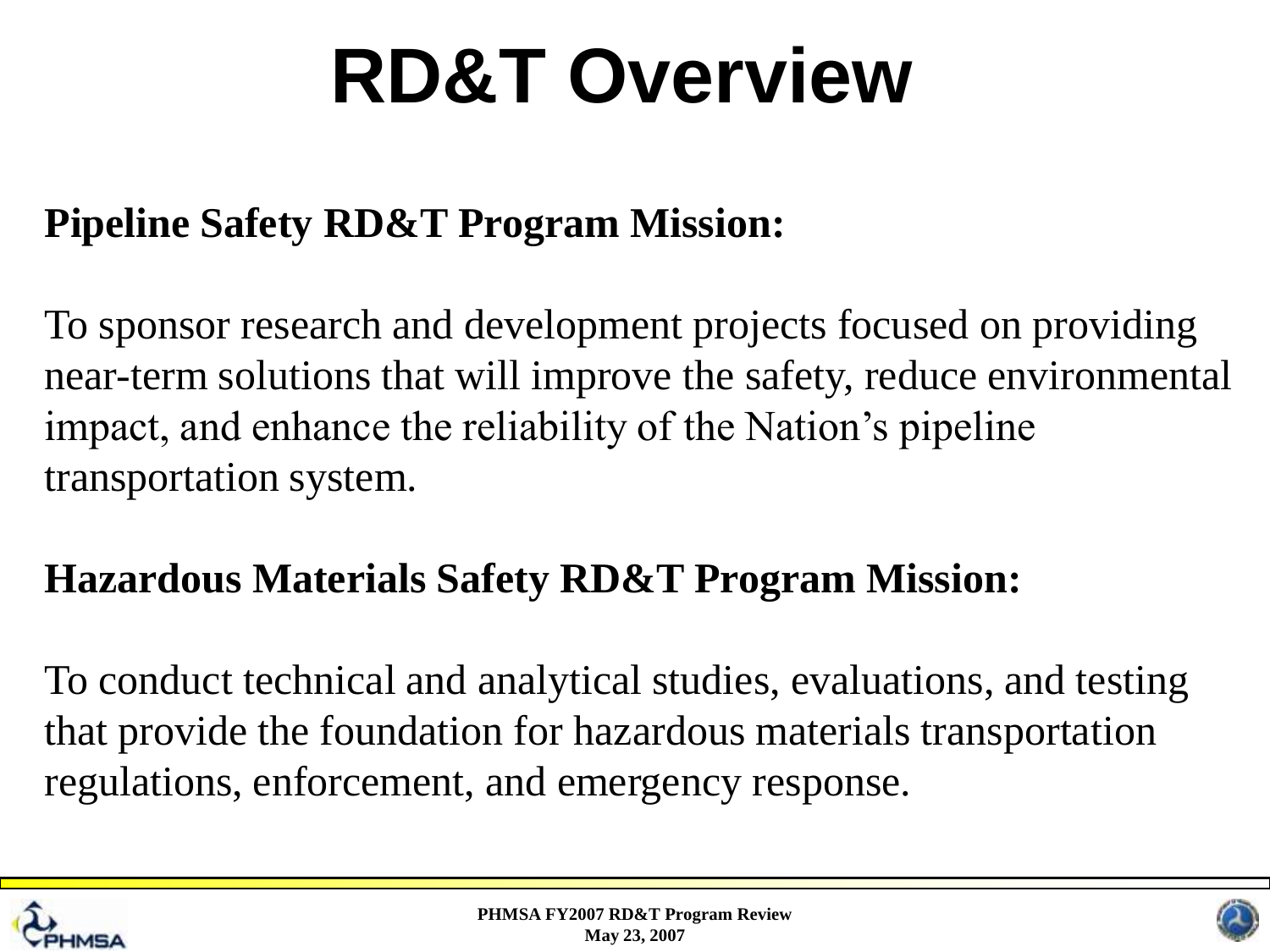# **PHMSA RD&T Program Appropriations**

| <b>Budget Category</b>                    | <b>FY-2007</b><br><b>Thousands of Dollars</b><br>(CR - Enacted) | <b>FY-2008</b><br><b>Thousands of Dollars</b><br>(Proposed) |
|-------------------------------------------|-----------------------------------------------------------------|-------------------------------------------------------------|
| Damage Prevention & Leak Detection        | \$3,794                                                         | \$1,105                                                     |
| <b>Enhanced Operations &amp; Controls</b> | \$1,931                                                         | \$734                                                       |
| <b>Improved Materials Performance</b>     | \$2,133                                                         | \$649                                                       |
| Mapping & Information Systems             | \$1,235                                                         | \$1,262                                                     |
| <b>Pipeline Safety Totals:</b>            | \$9,093                                                         | \$3,750                                                     |
| <b>Research and Analysis</b>              | \$638                                                           | \$262                                                       |
| <b>Research and Development</b>           | \$1,829                                                         | \$1,761                                                     |
| Cooperative Research (Hwy Trust Fund)     | \$968                                                           | \$915                                                       |
| <b>HAZMAT Safety Totals:</b>              | \$3,435                                                         | \$2,938                                                     |
| <b>PHMSA Totals:</b>                      | \$12,528                                                        | \$6,688                                                     |



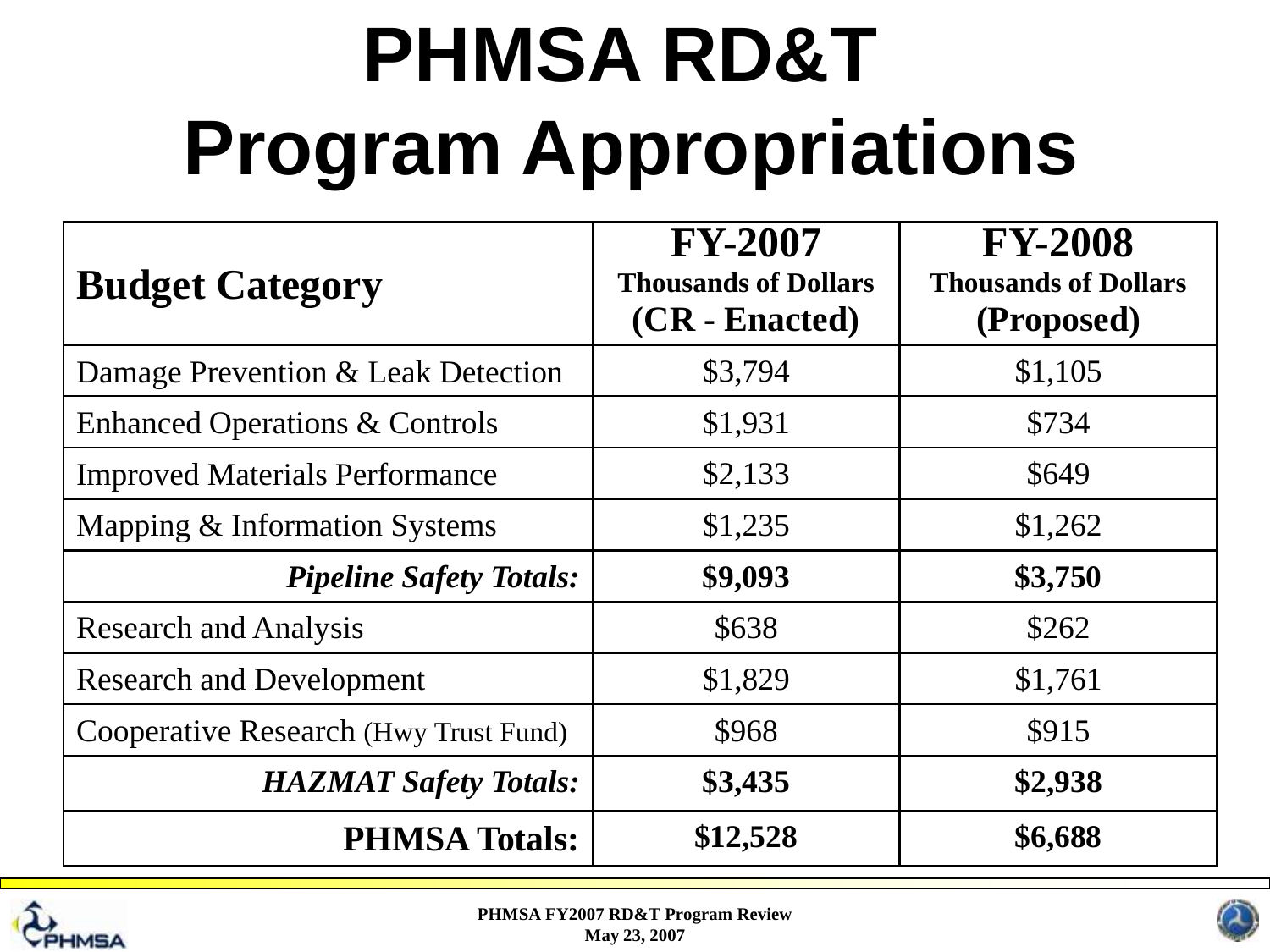## **Pipeline Safety RD&T**



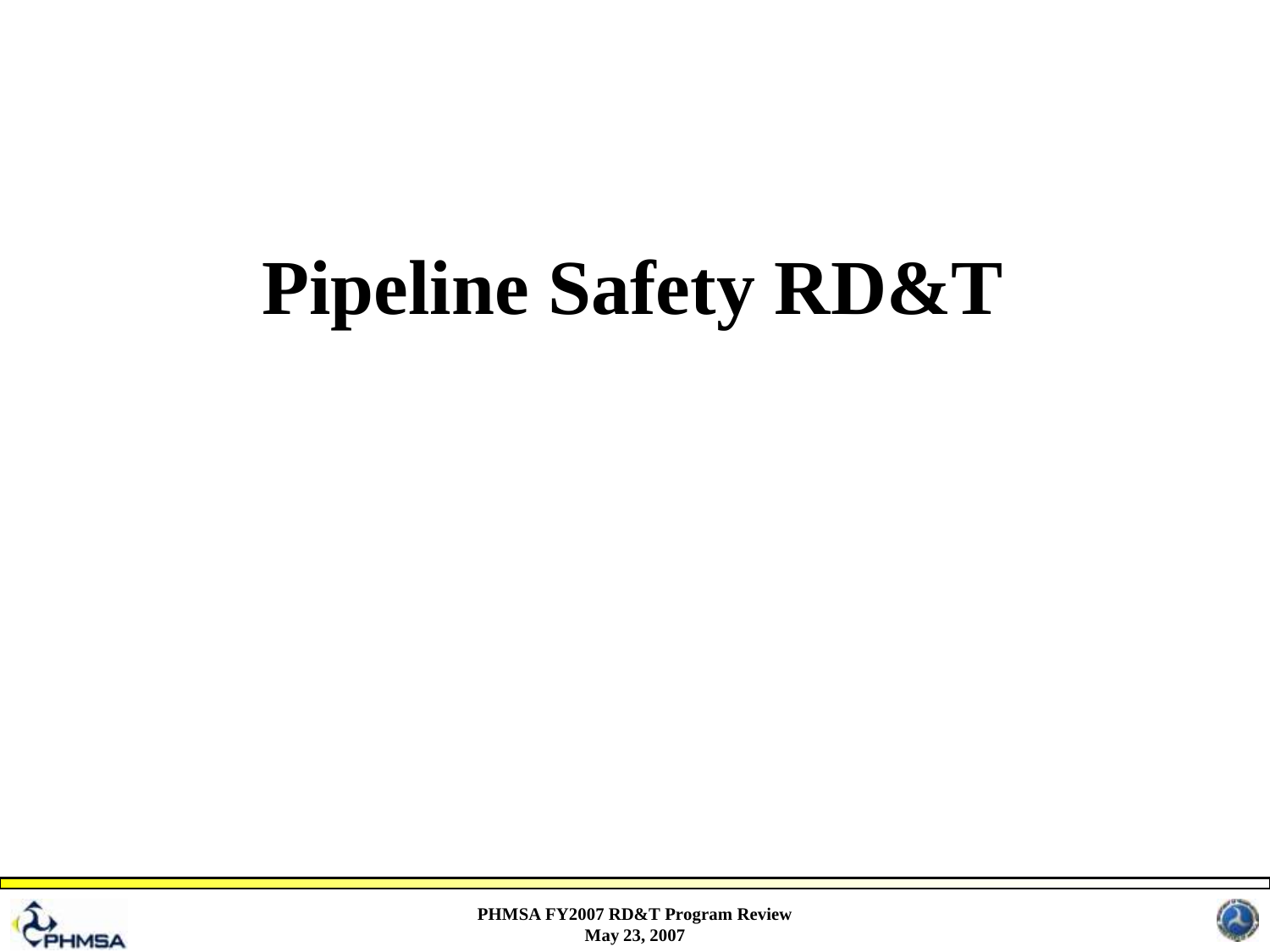## **1.External Stakeholder Involvement In Developing Research Agendas**





**PHMSA FY2007 RD&T Program Review May 23, 2007**

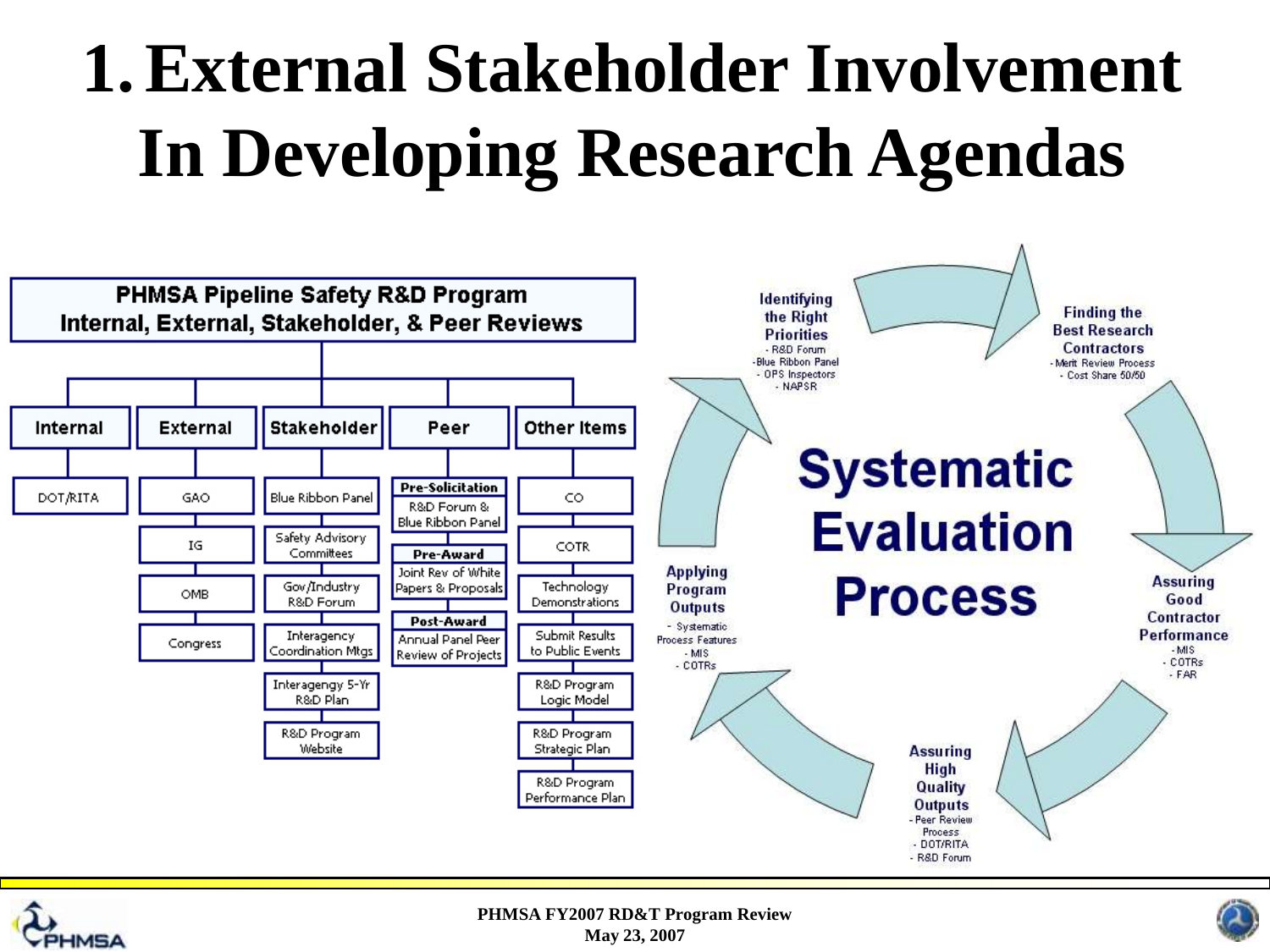### **1.External Stakeholder Involvement** *"Elements of Implementation"*



**Transparent & consistent process for involving external stakeholders in the development of program agendas and priorities...**

*Yes, steps 1 & 2 of this process identify the right priorities and find the best researchers with complete stakeholder collaboration.*



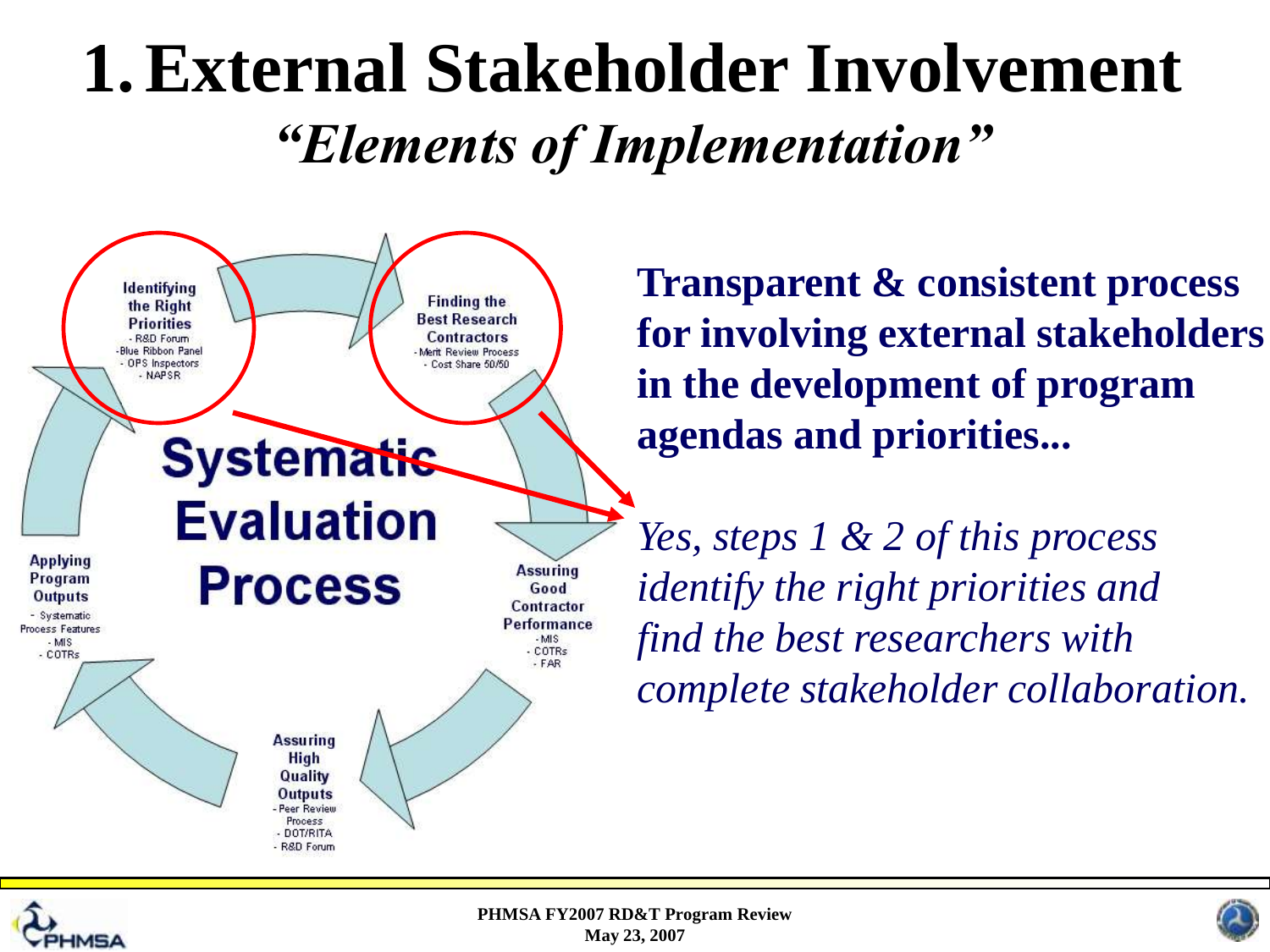### **1.External Stakeholder Involvement**

### *"Elements of Implementation"*



#### **Process for responding to stakeholder recommendations…**

*Yes, all public events are run by steering committee, integrate consensus comments, post reports, presentations and proceedings and survey feedback from attendees.*



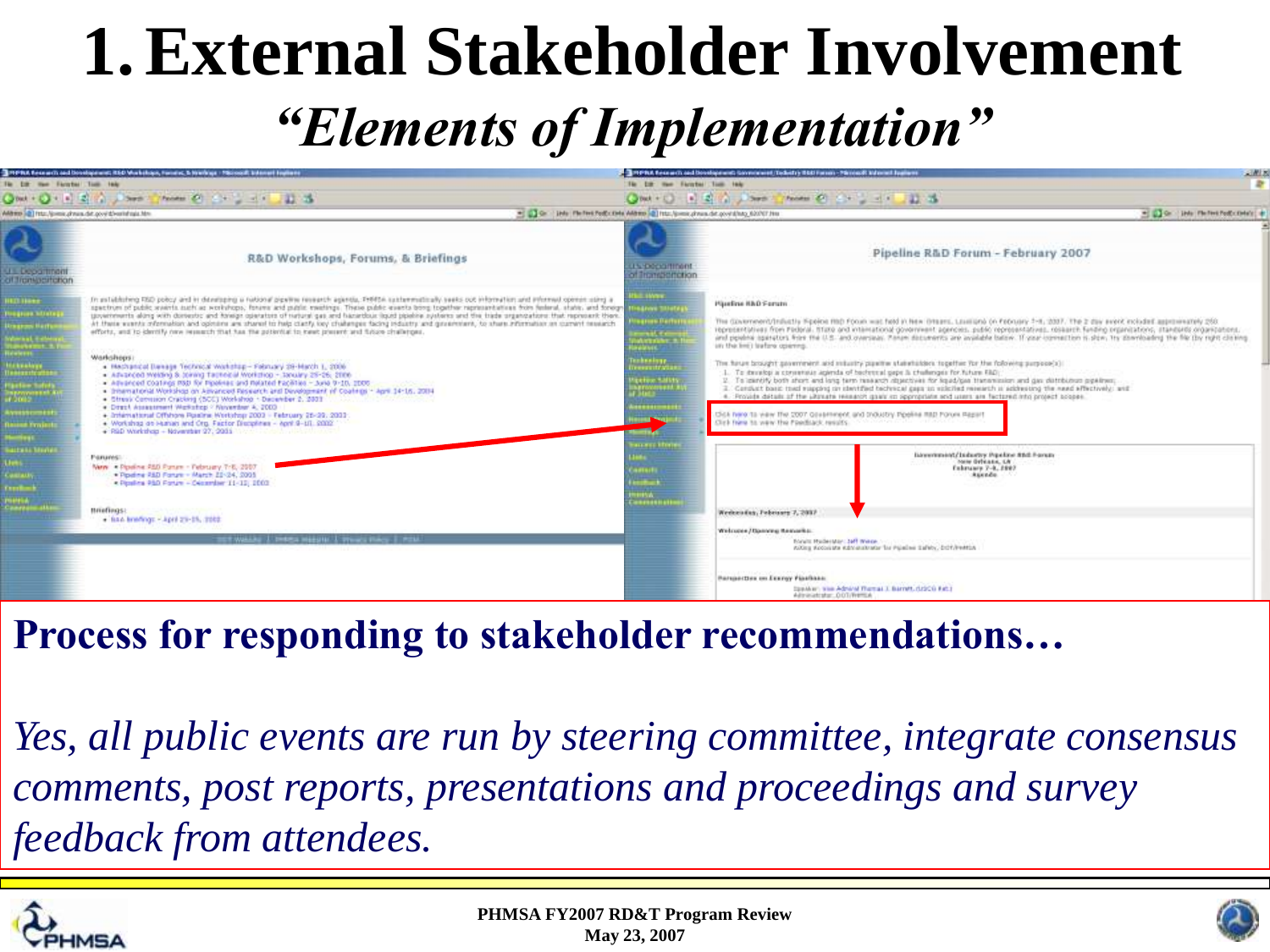### **1.External Stakeholder Involvement** *"Indicators of Implementation"*



Present and Table Table Table Table and Moontenance of Monetary and Table Table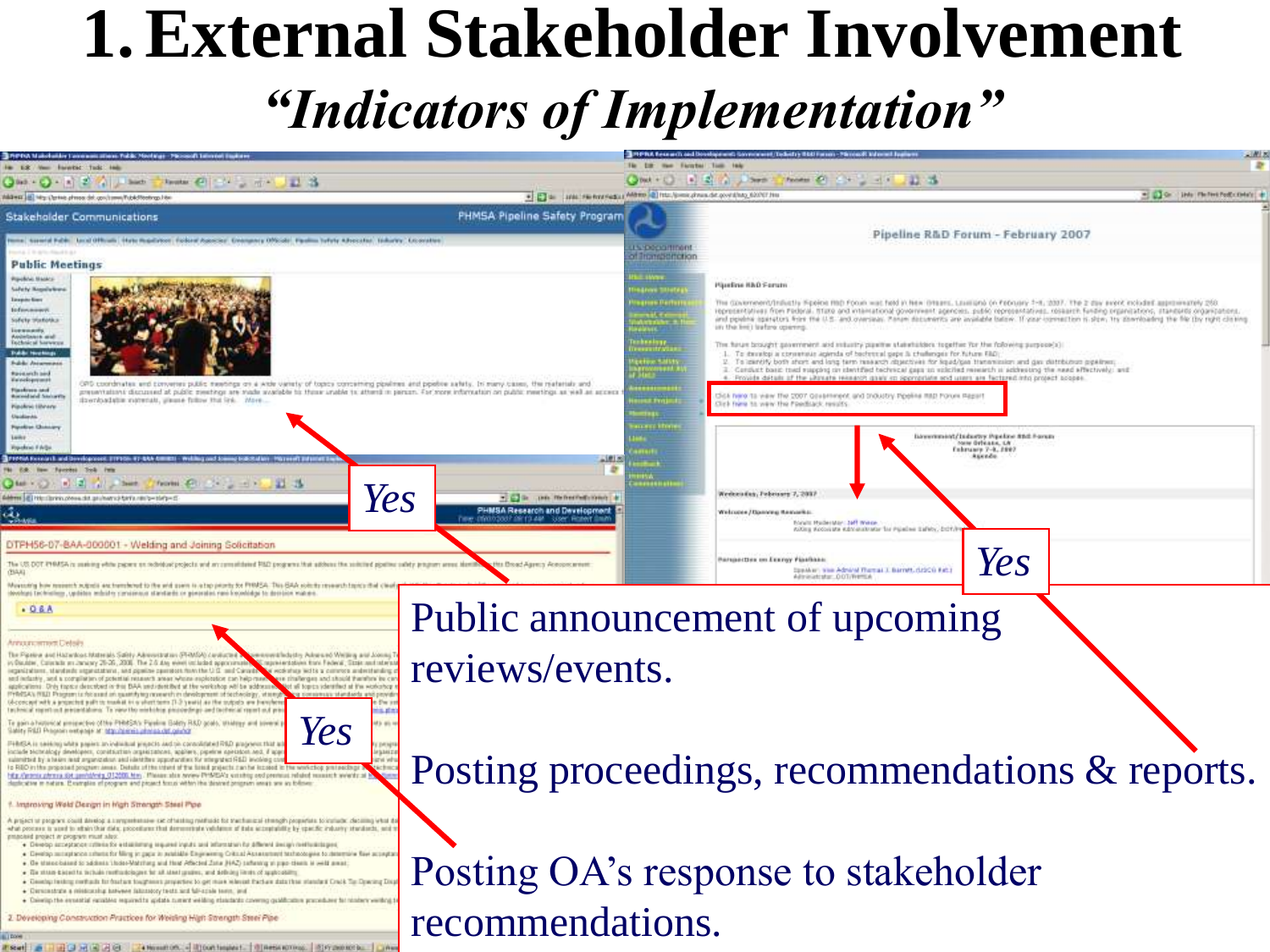#### **Pre-Award Pre-Award 2. Merit Review of Proposals** *"Elements of Implementation"*

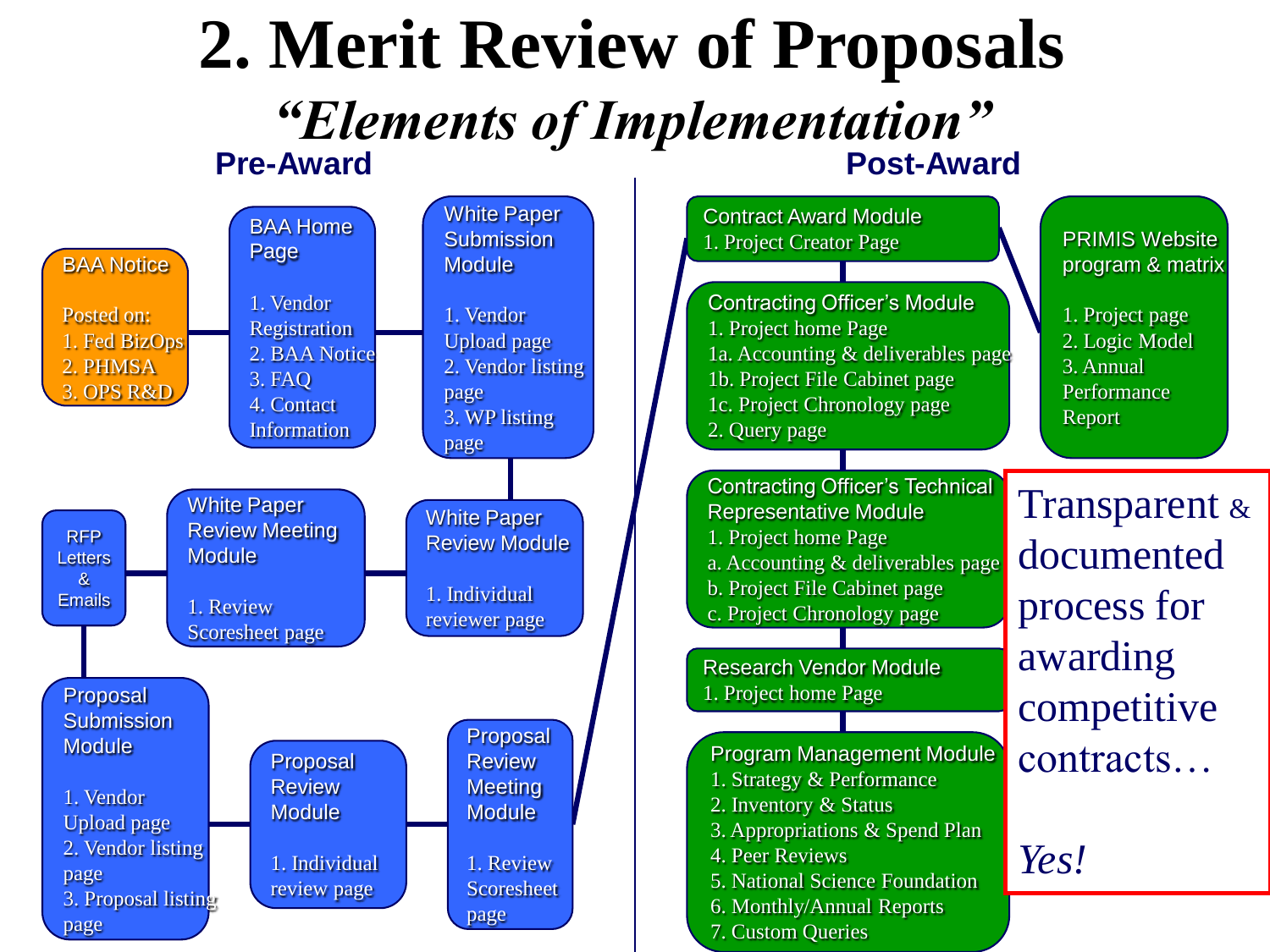### **2. Merit Review of Proposals** *"Indicators of Implementation"*

| FRFRA Fusions is and bevelopment. ETFEDS: #1-844-400021 - Webling and Sound Indictuber - Microsoft Esternt Engineer                                                                                                                                                                                                                                                                                                                                                                                                                                                                                                                                                                                                                                                                                                                                                                                                                                                                                                                                                                                                                               | PRO Special state-whereast Special England STOP ATTTIC Characterization of the                                                                                                                                                                                                                                             |                                                                                                                                                                                                               | <b>STRANGOOG INTO CARD CARD THROUGH THE STREET IS AN OFFICE A STREET OF A STREET IN THE STREET</b>                                                                                                                                                                                                                                                                                                                                        |                                                 |
|---------------------------------------------------------------------------------------------------------------------------------------------------------------------------------------------------------------------------------------------------------------------------------------------------------------------------------------------------------------------------------------------------------------------------------------------------------------------------------------------------------------------------------------------------------------------------------------------------------------------------------------------------------------------------------------------------------------------------------------------------------------------------------------------------------------------------------------------------------------------------------------------------------------------------------------------------------------------------------------------------------------------------------------------------------------------------------------------------------------------------------------------------|----------------------------------------------------------------------------------------------------------------------------------------------------------------------------------------------------------------------------------------------------------------------------------------------------------------------------|---------------------------------------------------------------------------------------------------------------------------------------------------------------------------------------------------------------|-------------------------------------------------------------------------------------------------------------------------------------------------------------------------------------------------------------------------------------------------------------------------------------------------------------------------------------------------------------------------------------------------------------------------------------------|-------------------------------------------------|
|                                                                                                                                                                                                                                                                                                                                                                                                                                                                                                                                                                                                                                                                                                                                                                                                                                                                                                                                                                                                                                                                                                                                                   |                                                                                                                                                                                                                                                                                                                            |                                                                                                                                                                                                               |                                                                                                                                                                                                                                                                                                                                                                                                                                           |                                                 |
| Of the second in the second of the second control of the second in the second in the second in the second in the second in the second in the second in the second in the second in the second in the second in the second in t                                                                                                                                                                                                                                                                                                                                                                                                                                                                                                                                                                                                                                                                                                                                                                                                                                                                                                                    | Owner Hally I was now the world at a                                                                                                                                                                                                                                                                                       |                                                                                                                                                                                                               | Qui- 0 - 1 4 month mini B - 2 - 1 - 1 - 1 - 5                                                                                                                                                                                                                                                                                                                                                                                             |                                                 |
| dress   8   Hitchinkonsulat.gr/nancj tarix ratio-tido-15                                                                                                                                                                                                                                                                                                                                                                                                                                                                                                                                                                                                                                                                                                                                                                                                                                                                                                                                                                                                                                                                                          | 12 St., Univ. Reflectives it AMBALLE, http://annis. Persints and restrict in the control of the control                                                                                                                                                                                                                    |                                                                                                                                                                                                               | 7) KL W  APPARENT the forms press of an electrodical field invested all filted                                                                                                                                                                                                                                                                                                                                                            | IT ET to come researched externity              |
| PHMSA Research and Develope                                                                                                                                                                                                                                                                                                                                                                                                                                                                                                                                                                                                                                                                                                                                                                                                                                                                                                                                                                                                                                                                                                                       |                                                                                                                                                                                                                                                                                                                            | Preside Resear<br>The Professor (NCR)                                                                                                                                                                         | Proposal Scorecard for DTPH50-07-BAA-000001 - Wektley and Joining Solicitation                                                                                                                                                                                                                                                                                                                                                            |                                                 |
| DTPH56-07-BAA-000001 - Welding and Joining Solicitation                                                                                                                                                                                                                                                                                                                                                                                                                                                                                                                                                                                                                                                                                                                                                                                                                                                                                                                                                                                                                                                                                           | Review of Proposal 59 (WP #272) by Onta McCowar                                                                                                                                                                                                                                                                            |                                                                                                                                                                                                               | the first management of the same because the contract of the same of the same of the same                                                                                                                                                                                                                                                                                                                                                 |                                                 |
| The US DOT PHMSA is useining white papers on redividual projects and an committeeed PMD programs that addess the suitcited positive salety program areas identified in this Broad Agency Acessor: areas                                                                                                                                                                                                                                                                                                                                                                                                                                                                                                                                                                                                                                                                                                                                                                                                                                                                                                                                           | The contributed from "Assessment Lease Physicals" (college ALLE) of National provided Art Charles Communities'                                                                                                                                                                                                             |                                                                                                                                                                                                               | Three Forms (1966). If you I have a thing of home is thought                                                                                                                                                                                                                                                                                                                                                                              |                                                 |
| Maximiting how movement outputs and harmbored to the end quantity to a top people for FRMSA. This BAA solects research transity that clearly studied the ultra also goes of the presented produced and<br>develops technology, certains including conservation attention or powerable new financialize to develop matters.                                                                                                                                                                                                                                                                                                                                                                                                                                                                                                                                                                                                                                                                                                                                                                                                                        | Nakomore in FERRIS's missias and state of redemanding<br>1. 71 We preside release to PWRCP's mount of 1980 and in convenient printing?                                                                                                                                                                                     | T'les N rec.                                                                                                                                                                                                  | Ecuació Ella<br>and Lawrent William of April Shanger Rose Trails                                                                                                                                                                                                                                                                                                                                                                          |                                                 |
| $-08A$                                                                                                                                                                                                                                                                                                                                                                                                                                                                                                                                                                                                                                                                                                                                                                                                                                                                                                                                                                                                                                                                                                                                            | 2. Mos-call door the actioned describe the Undersay and it trace the sayme is all secret the displainary<br>3. This and shad. Be triplined download labour during to others shades of any related furthwing; dealingments or information automotive services                                                               | FO F17171 F4<br>0001030388                                                                                                                                                                                    | Totals Address Editors &<br><b>Just</b> :<br>If Wall James, Talling, and Radiometer<br><b>District is</b><br>10 114 13 46 20 8 90 17 18<br>Philadelphia betried Townph Passings !                                                                                                                                                                                                                                                         | <b>BRING NOW</b><br><b><i>FANEWARE LEFT</i></b> |
|                                                                                                                                                                                                                                                                                                                                                                                                                                                                                                                                                                                                                                                                                                                                                                                                                                                                                                                                                                                                                                                                                                                                                   | <b>SHIP By HAWEY</b><br>4 This call that the pripriest entered with look by the above other publication (controls)                                                                                                                                                                                                         | Forschrafts                                                                                                                                                                                                   | determined by Richards and Millions for the<br>Someoned Minsons Technologies and L. W.M. TTH L. THE ME THAT HAT RESET<br>3611<br>Toyot Entity Locals in                                                                                                                                                                                                                                                                                   | THE REPORT OF PERSONS CONTINUES.                |
| Artistan permett Details<br>The Pipeline and Hazanboot Materials Safely Administration (PRMSA) candidates a Gommow alledgetry Administ Welling and Joseph Technold Werkship at the National Institute of Standards and Technology<br>(Oachter, Councils an January 26-26, 2008). The 2.6 Am week on tasket approvements of representations trans Federal. Total and international government agencies, public material and international control and international<br>equalishers, standards regardstatures, and positive parentest from the U.O. and Carrel  In each stars with a converse meteritariling of carrent research effects, a training all vay challenger facing government<br>and including, and a compliation of potential research awar whose replection can helper and the christmass and should therefore be cancelled in the development of new rassisch and sheakament (FIEC).                                                                                                                                                                                                                                                 | <b>Tale and Tarrairs</b><br>Aughstein an. 68 to considerations are additional thank. Associated Augustus<br>concernance of a possible vald battled from                                                                                                                                                                    | <b>Pelasters Christian and</b>                                                                                                                                                                                | terms Lanet for foreing JrLANC Common L.<br><b>Hill</b> Dellings Committee Lane<br><b>California</b><br>THE STATISTICS AND THROUGHOUND CONDITIONS<br>Palmonted Are University, Solving Mail PC BYL.<br>the performance of the local and<br>human and boy tituldo For Plankin Chiedenman (                                                                                                                                                 |                                                 |
| applications. Only topics described in this BAA securitoristics at the workshop will be addenised. Red all lopics identified at the workshop may hit within PHMSA's measure and may not be represented in this Bi<br>PROSA's FIED Princenn is his ased on quantitying research in development of sechecle your consensus standards and providing general lime-black as the SAA seales property schement beyond prod<br>depoperation is a preparint putting market in a ulterations (1.3 years) as the supply own watered to and some Further details on De antichatives and the second to provide an including to the fourth with the FIAD hours pres<br>authorist manitud and advantations. To vary the worlds was expected as and building and building of precedible or, please meth. Marking phones, please and advanced to the Channels and a constitution (11790), but                                                                                                                                                                                                                                                                      | Literatures of Project at Pringram design and beginnwanching.<br>litte call on problemship and avail in the first and black<br>The call on the cross of later right in the term to both                                                                                                                                    | THT 17 17 17 18 4 1<br>$\begin{bmatrix} T^1(t) & T^2(t) & T^3(t) & T^4(t) & T^5(t) \end{bmatrix}$                                                                                                             | from the low Haply and Alac Coast for<br>(8) 461 15 17 11 8 8 4 9 6 7 5 9 5 6 7 8 7 8<br>SAGES MARINE<br>to the distance of the highest and the distance of the country to the distance of the first that the distance<br>weblas of a concerned Mediata to Production<br>must such and said relational Mount middle records controlled to<br>Toda Fath Virginia (Frida Compli Flamina) cell:  <br><b>Thomas DC</b><br>Matter Fax Instinct |                                                 |
| e part a historical presenctive of the PHMSA's Pipeline Baldy RAD goals, whatever and young previous planters stakefielder words as well as descriptions of all assembly torpated) research, visit the PHMSA Pipeline<br>Latiny FrED Princetors well-ander at "Marchiservick physics dat column                                                                                                                                                                                                                                                                                                                                                                                                                                                                                                                                                                                                                                                                                                                                                                                                                                                   | I the red debut ant represent an be detected<br>of 14 an appropriate to this property later county and Laurenthan In constant the sport-                                                                                                                                                                                   | FOTHEE #STA<br>PATITITIWA                                                                                                                                                                                     | <b>STELL BROWN ROOM AND AND EXPANSIONAL</b><br>WELL ASSESSED FOR THE CONDITIONS WELL AS A 21 YEAR OLD<br>Like and School of Mines                                                                                                                                                                                                                                                                                                         |                                                 |
| HRSRA is seeking white papers an individual prejects and to controllighed RND progress. Nat address the exhibited plywine colling program even identified in that BAA. The revealed forain members could<br>sciale sectentingy developers, constitution organizations, spallers, paymen eperation. M of spansorder, standards development legasizations. A consultated R&D program while gapes is a white pager<br>culoridad by a bean lead expendent and identifies appointments for integrated R&D lever as contributions from severe organizations whose experience will cardioted experience will cardiotate greater efficiency and effective<br>FIED in the proposal program assess Details of the intent of the forest prejects can be a special in the weekning and sections and technical report-out presentations, shown of<br>dig Approx phress Od gending (11200) Nev, Please shis now PHNSA's uniting a premius related research words at Mo./Smorts phress, this portraited at you do not gregore research that to<br>factication in hatists. Examples of peoplem and pleased forces within the desired propriets of are an informer | The multi labilities does the offert use this pleased fulled beliefs send to be a tor<br>TE PER INSEX ENAMARE AND AD MAIN UNADERSTORMENT DRUG VEHICLE STATES IN DIRECTOR<br>. Here can't stare the effects statist forces strategies are proponently and actively<br>[3] The Harr-would fire plugul by decounded 4-seasons | <b>Farstering</b><br>Fornema #1741<br>アクアミナンテリギュ<br>中止だったっするだす。                                                                                                                                               | TENNIS MORE NEAT<br>But Forey, Jet 19 php and branching of M.K.<br>and HMT4000 and free profit and said 24.<br><b>Milkborough, In</b><br>THE THE RETAIL BELONGED TO A FURNISHED FOR A RELEASED.<br><b>West Edition</b><br><b>DREAM</b><br><b>Fiscand Tool</b><br>1 Longit Street (1980) (Player Street 1)<br>armings visualizing it for Painting Classroot and 11                                                                         |                                                 |
| Improving Weld Decipt in High Strength Steel Ploe<br>a project or program shall diredop a immyneries are of lasting methods for the funnych properties for triady change of the data to seal any seasonally for Weld Material (MM) and filese Material (DM)) shall                                                                                                                                                                                                                                                                                                                                                                                                                                                                                                                                                                                                                                                                                                                                                                                                                                                                                | <b>Continued Statistics</b>                                                                                                                                                                                                                                                                                                | Committed Statements and<br>THIS TRE PERSONAL TANANGIE TRUT & COST FOLKE AVAILABLE &<br>being the entreproduce. 7 Antone if common-memilian<br>ment to be actually but them technology (  ) in these face and | University not rest precious   met ten 21 to primine start<br><b><i>DELENGEN Armst.</i></b><br><b>TRAIGE AIVE!</b><br>Block haven through court-off, and booth of a second-loan anglest turbinity college had<br>MAR New Aship Dealer, and experts a swear history of "assault based colors" & Dealer mother applies demand control as their highler                                                                                      | AND DECADED FOR A 47 YEAR OLD FEMALE PARKS      |
| And process is used to ethals that data; procedures that demonstrate vehicles in this a <mark>m</mark> earnietic ju specific industry standards, and trading polynestic on the value of their data teacher of this collected data.<br>macked project ar program must also:<br>. Develop acceptance criteria for establishing sequent inputs and information by difficult design methodologies.<br>. Develop autophasis column for Ming in pape in available Elegineering Orthual Asia privant technologies to determine fixe acceptance criterial<br>. On status based to addenia those Matritage and Heat Affected Zana 34A2) tarter a pipe clean is well awar.<br>. The strain-biscent to technike methodologies for all identity sales, and defining literial productionality.                                                                                                                                                                                                                                                                                                                                                                 | Rodon of Feneri at Ferguss cost-and situates<br>1. Here spannerid's set todal to make a shall been until third symbools with a fire program bounded<br>110e galende av expositions d'east                                                                                                                                  | FOR THE 2-REPAIR<br>中国アコデゴネコビオ                                                                                                                                                                                | Role: Sciencests not president in Packer Thail cultivationers abducts rail or beating<br>-<br><b>Record</b>                                                                                                                                                                                                                                                                                                                               |                                                 |
| . Genetap Institute contracts for fourture toughteent properties: to get must related the absort the statutions that the Country Displacement texts preside for HAZ and WM.<br>· Curatestrate a minimusing however initiatesy texts and hi-scale term, and<br>. Conseign the expective required to update numerical displate to realing the basic consense of a probable and the conservations that the entire property current states                                                                                                                                                                                                                                                                                                                                                                                                                                                                                                                                                                                                                                                                                                            | 2.4 Time comprehen in the contraded in an hour such this included declares to contact<br>Lakes Danghi                                                                                                                                                                                                                      | 17371717984<br><b>Author Wood Adm</b><br>but seems a bat final for the intermediat occurrent                                                                                                                  | <b>HORAL</b>                                                                                                                                                                                                                                                                                                                                                                                                                              |                                                 |
| 2. Developing Construction Practices for Weising High Strength Stee Pine                                                                                                                                                                                                                                                                                                                                                                                                                                                                                                                                                                                                                                                                                                                                                                                                                                                                                                                                                                                                                                                                          |                                                                                                                                                                                                                                                                                                                            |                                                                                                                                                                                                               | and the part is printed and an activities and and the company of the co-                                                                                                                                                                                                                                                                                                                                                                  |                                                 |
| O Turbal shot . (6.) films<br><b>COMMENTANT</b>                                                                                                                                                                                                                                                                                                                                                                                                                                                                                                                                                                                                                                                                                                                                                                                                                                                                                                                                                                                                                                                                                                   |                                                                                                                                                                                                                                                                                                                            |                                                                                                                                                                                                               |                                                                                                                                                                                                                                                                                                                                                                                                                                           | <b>DIVALLAS</b>                                 |
| EXAL A RECORD CONSIDERATION INTO THE RESONAL CONSIDERATION CONSIDERATION CONSIDERATION CONTINUES IN THE CONSIDERATION OF THE CONSIDERATION OF THE CONSIDERATION OF THE CONSIDERATION OF THE CONSIDERATION OF THE CONSIDERATION                                                                                                                                                                                                                                                                                                                                                                                                                                                                                                                                                                                                                                                                                                                                                                                                                                                                                                                    |                                                                                                                                                                                                                                                                                                                            |                                                                                                                                                                                                               | AND A 140 S.E.S B. Dilege, J. Daniell Constitute   Children, L. Dilege, L. Dilege, L. Dilege, S. L. Washington, S. L. Washington, S. L. Washington, S. L. Washington, S. L. Washington, S. L. Washington, S. L. Washington, S.                                                                                                                                                                                                            |                                                 |

#### **Public announcement of contracts on FedBizOpps.gov…**

*Yes, PHMSA Procurement posts solicitations on FedBizOpps.gov. We insert web link in public announcement, sending submissions to automated paperless system.* 



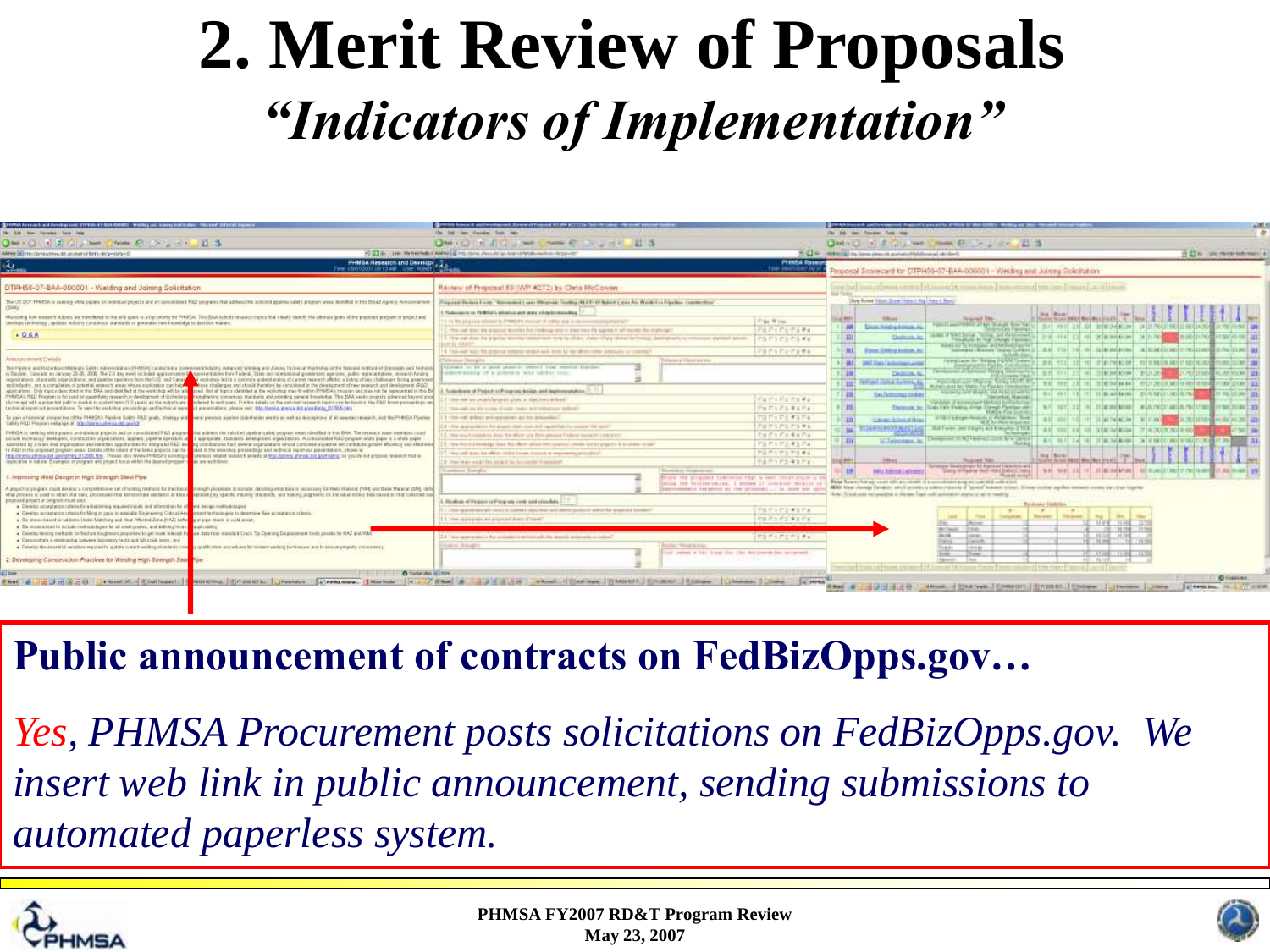### **3. Independent Evaluation of Research** *"Elements & Indicators of Implementation"*

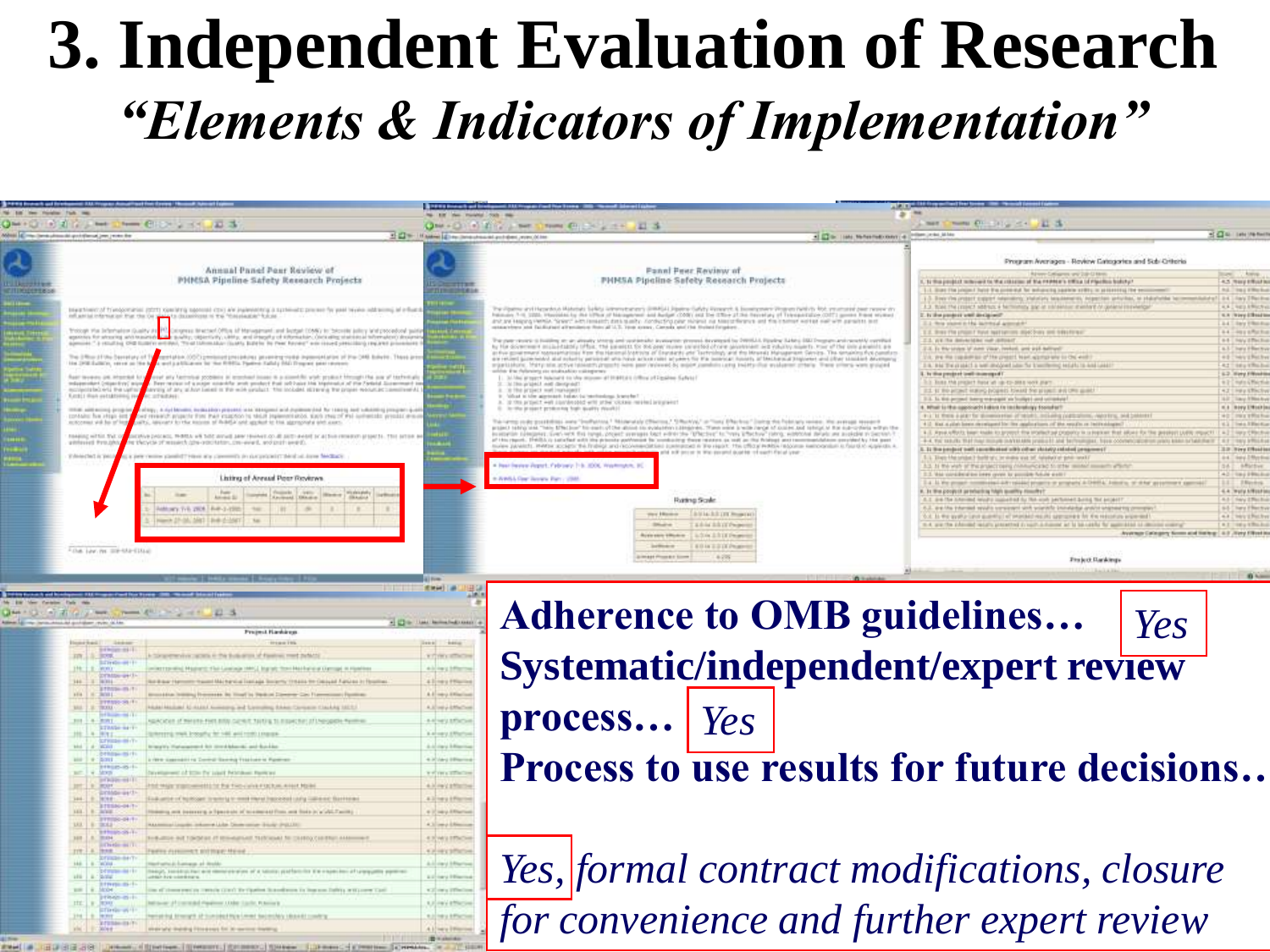### **4. Performance Measurement** *"Elements of Implementation"*

**Single or multi-year objectives (outcome measures)…** *No, a different approach utilized*

|         | <b>Pipeline Safety Elements &amp; Possible Products</b>     |                                                                                                                         |  |  |  |
|---------|-------------------------------------------------------------|-------------------------------------------------------------------------------------------------------------------------|--|--|--|
|         | <b>Program Elements</b>                                     | Possible Products < 5 years                                                                                             |  |  |  |
| $1_{-}$ | Damage Prevention                                           | Subsurface mapping technology<br>ROW monitoring technology<br>٠<br>٠<br>Pipe detection technology for HDD               |  |  |  |
| 2.      | Pipeline Assessment and Leak Detection                      | Expanded use of Direct Assessment<br>Robotic inspection platforms<br>New & more powerful inspection technology<br>۰     |  |  |  |
| 3.      | Defect Characterization and Mitigation                      | New models to characterize damage<br>٠<br>New protocols to streamline repairs<br>٠                                      |  |  |  |
| 4.      | Improved Design, Construction, and Materials                | Strain based design standards<br>Better pipeline coating<br>٠<br>New construction methods<br>Expanded use of composites |  |  |  |
| 5.      | Systems for Pipeline Mapping and Information<br>Management  | Aerial mapping systems<br>٠<br>GPS integration into aerial mapping                                                      |  |  |  |
| 6.      | Enhanced Operation Controls and Human Factors<br>Management | New human factor protocols for pipeline monitoring and control operations<br>٠                                          |  |  |  |
| 7.      | Risk Management & Communications                            | New models to assess risk<br>٠<br>Improved knowledge for first responders<br>٠                                          |  |  |  |
| 8.      | Safety Issues for Emerging Technologies                     | New knowledge of hydrogen economy impacts<br>٠<br>New knowledge of LNG safety                                           |  |  |  |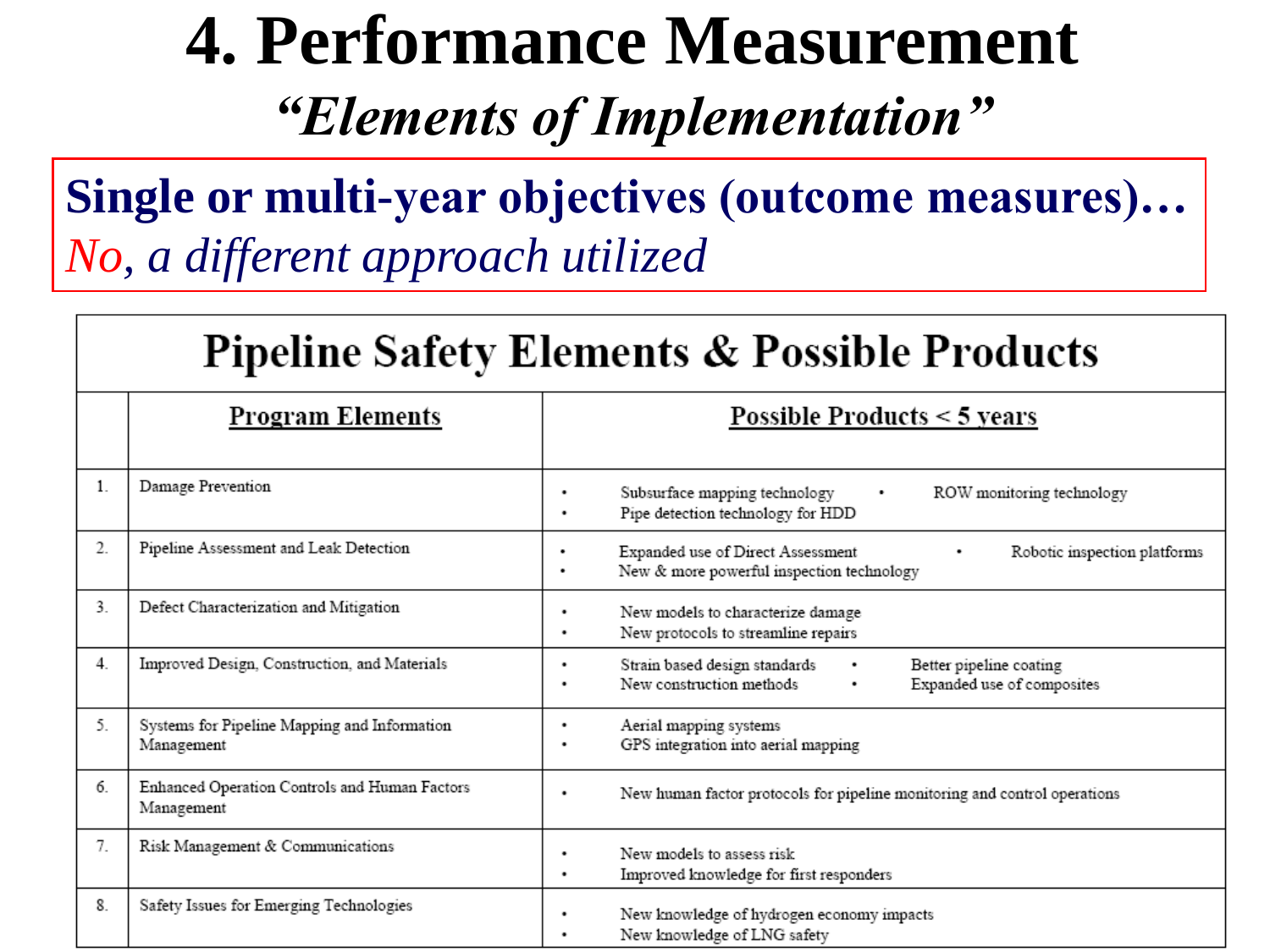# **4. Performance Measurement**

*"Elements of Implementation"*

### **Measurable annual milestones (outputs)…**

*Yes, reportable retrospectively and for future*

#### **Technology:**

- Projects addressing (status/funding & links to public project page)
- Demonstrated (yes or no with link to public report)
- Commercialized (yes or no with company name and contact)

#### **Consensus Standards:**

- Projects addressing (status/funding & links to public project page)
- Standard Developing Organization (SDO) Name
- Consensus Standard Name and Number
- Used in whole or in part (yes or no with pdf letter documenting from SDO)

#### **Promoting Knowledge:**

- Projects addressing (status/funding & links to public project page)
- Number of U.S. Patents filings
- Number of submitted Conference Papers/Journal Articles
- Number of Public Events Stakeholders Reached
- Number of Website Hits/Visits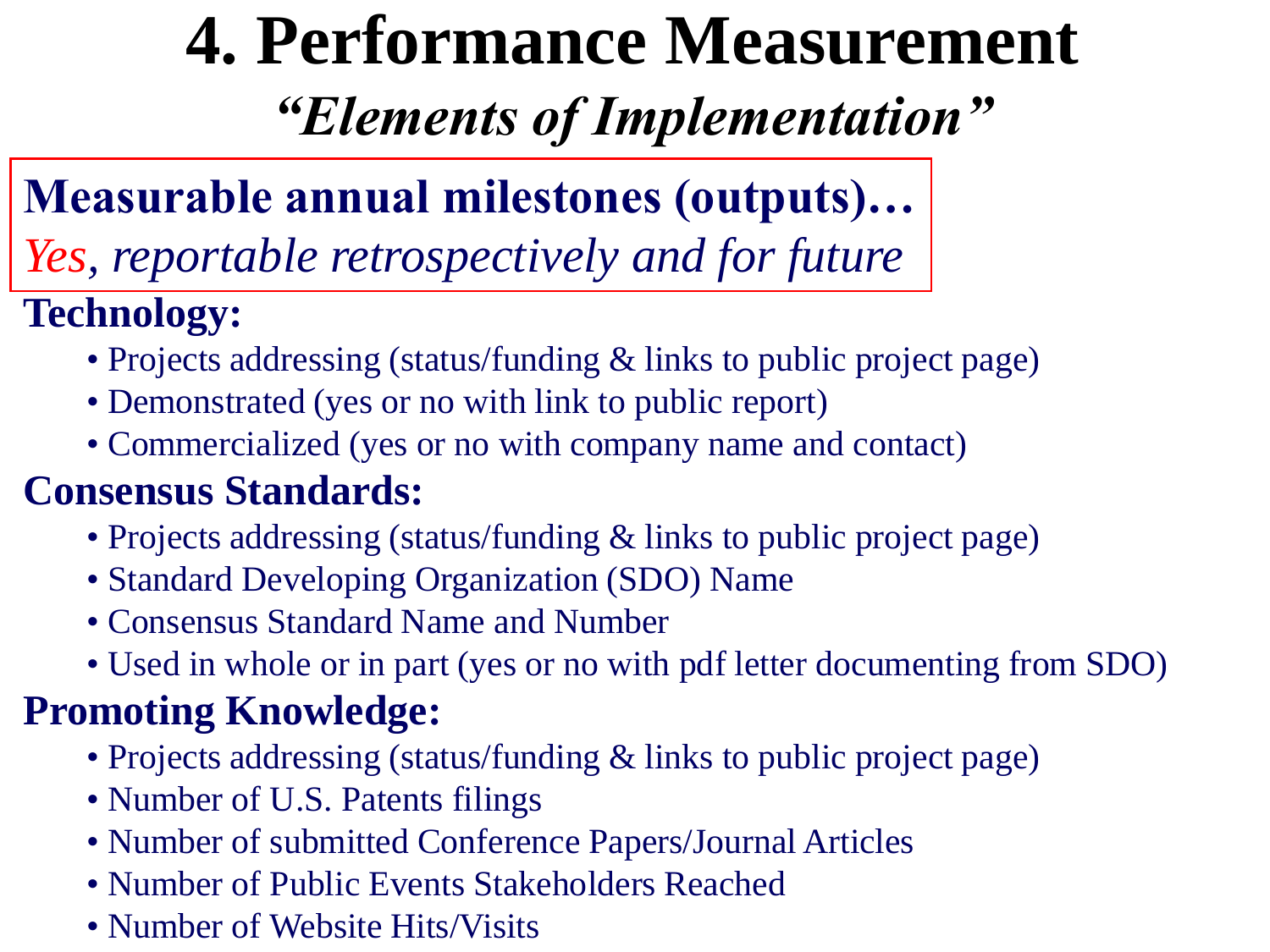### **4. Performance Measurement** *"Indicators of Implementation"*

**Documentation of outcome measures in performance plans/reports…**

*RD&T Performance report in final draft and to be posted on Website http://primis.phmsa.dot.gov/rd/performance.htm* 

**Documentation of annual output measures in performance plans/reports…**

*Via the website, 3 sets of interactive program objective tables will provide real-time and or annual*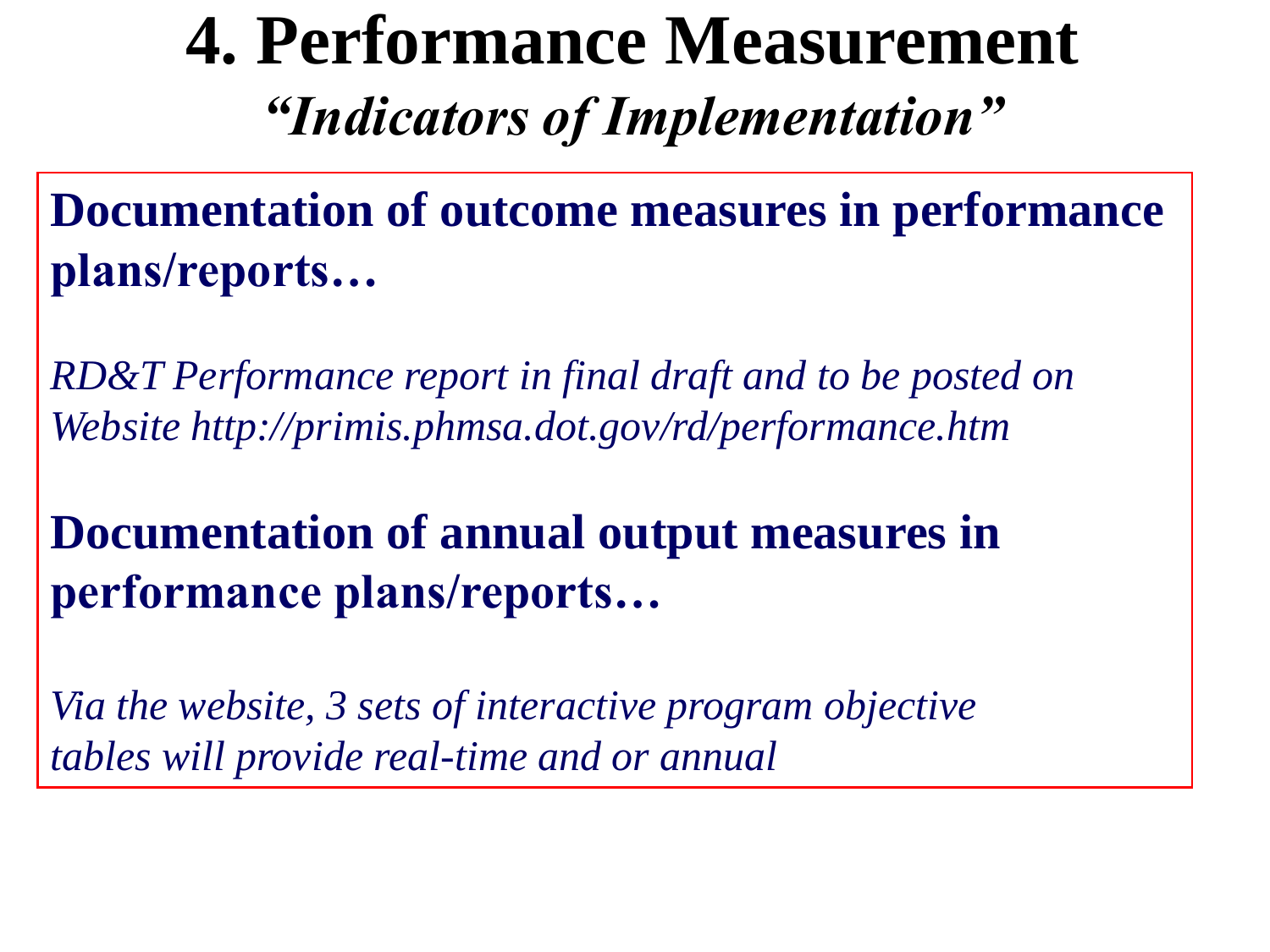## **5. RD&T Coordination**

### *"Elements of Implementation"*

|                            | <b>Goals</b>                                                   | <b>Pipeline Safety</b><br><b>R&amp;D</b> Mission               | To sponsor research and development projects focused on providing near-term solutions that will improve the safety, reduce environmental impact, and enhance the reliability of the<br>Nation's pipeline transportation system. |    |                                                                                          |    |                                                             |    |
|----------------------------|----------------------------------------------------------------|----------------------------------------------------------------|---------------------------------------------------------------------------------------------------------------------------------------------------------------------------------------------------------------------------------|----|------------------------------------------------------------------------------------------|----|-------------------------------------------------------------|----|
| Safety & Environment Goals | <b>Address</b><br><b>Mission</b><br>Objectives<br><b>Drive</b> | <b>Research Program</b><br><b>Goals</b>                        | "To drive improvements in"<br>• Pipeline Damage Prevention and Leak Detection<br>• Pipeline Operations, Controls, and Monitoring<br>• Material Performance and Other Pipeline Safety Improvements                               |    |                                                                                          |    |                                                             |    |
|                            | <b>Goals</b>                                                   | <b>Research Program</b><br><b>Objectives</b>                   | <b>Fostering Development of</b><br><b>New Technologies</b>                                                                                                                                                                      |    | <b>Strengthening Regulatory</b><br><b>Requirements and Consensus</b><br><b>Standards</b> |    | Promoting Knowledge for<br><b>Decision Makers</b>           |    |
|                            | <b>Impacts</b><br><b>Support</b><br><b>Objectives</b>          | <b>Desired Impact</b><br><b>Performance</b><br><b>Measures</b> | Number of projects<br>contributing to objectives                                                                                                                                                                                | 54 | Number of projects<br>contributing to new or<br>revised industry standards               | 52 | Number of projects<br>contributing to objectives            | 67 |
|                            |                                                                |                                                                | Number of projects<br>demonstrating new<br>technologies                                                                                                                                                                         | 27 | Number of projects<br>addressing PHMSA<br>regulations                                    | 48 | Number of final reports<br>publicly available               | 23 |
|                            | <b>Processes</b><br><b>Underpin</b>                            |                                                                | Number of projects filing<br>for U.S. Patents                                                                                                                                                                                   | 11 | Number of projects<br>addressing NTSB<br><b>Recommendations</b>                          | 5  | Number of conference<br>papers presented                    | 25 |
| <b>BOT</b>                 | <b>Impacts</b>                                                 | <b>Process Features</b>                                        | Categorizing projects for mission<br>relevance                                                                                                                                                                                  |    | Categorizing projects for mission<br>relevance                                           |    | Categorizing projects for mission<br>relevance              |    |
|                            |                                                                |                                                                | Technology transfer process                                                                                                                                                                                                     |    | Consensus standard integration process                                                   |    | Peer review process for qualifying output<br>quality        |    |
|                            |                                                                |                                                                | Peer review process for qualifying<br>output quality                                                                                                                                                                            |    | PHMSA regulatory program integration<br>process                                          |    | Monitoring projects for contractual<br>performance          |    |
|                            |                                                                |                                                                | Monitoring projects for contractual<br>performance                                                                                                                                                                              |    | Peer review process for qualifying output<br>quality                                     |    | Contractual requirement for submitting<br>conference papers |    |
|                            |                                                                |                                                                | Contractual requirement to notify<br>PHMSA of U.S. patent                                                                                                                                                                       |    | Monitoring projects for contractual<br>performance                                       |    |                                                             |    |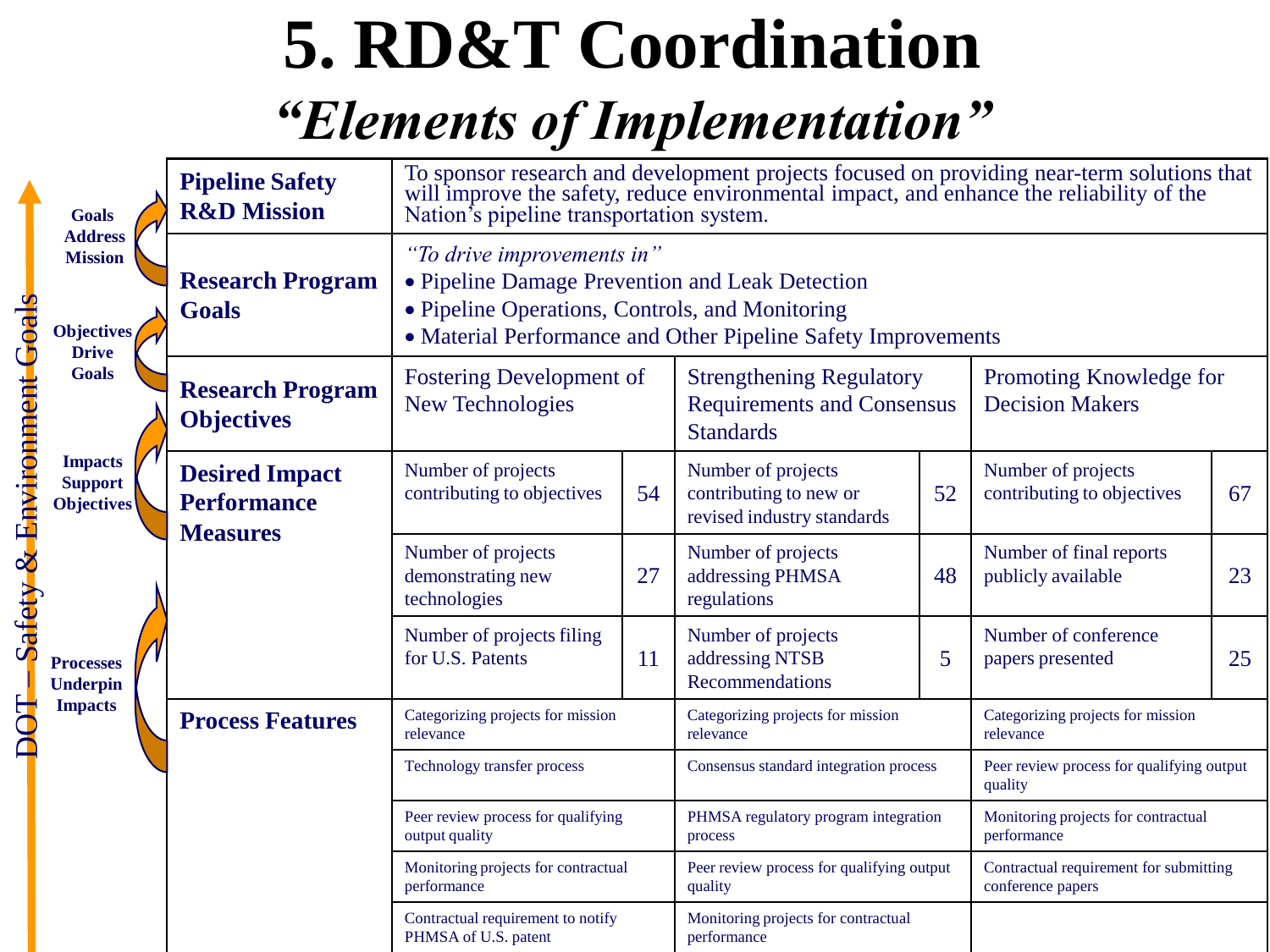### **5. RD&T Coordination** *"Elements of Implementation"*

**Consistency with RD&T strategies identified in the DOT Strategic & RD&T Plan.**

*Yes*

| <b>DOT Goals</b>                                                                                                                                                  | <b>RD&amp;T Strategies</b>                                                                                                                                                                                                                                                                                                                                                                                                                                                                       |
|-------------------------------------------------------------------------------------------------------------------------------------------------------------------|--------------------------------------------------------------------------------------------------------------------------------------------------------------------------------------------------------------------------------------------------------------------------------------------------------------------------------------------------------------------------------------------------------------------------------------------------------------------------------------------------|
| <b>Safety</b><br>Enhance public health<br>and safety by working<br>toward the elimination<br>of transportation-related<br>deaths and injuries                     | •Conduct and support research to understand and address the causal factors and risks<br>in accidents and to anticipate future safety risks in all transportation modes<br>•Conduct and support research to determine the most effective ways of mitigating the<br>consequences of transportation accidents and incidents in all modes<br>.Support safety rulemaking by assessing the potential safety impacts of new<br>transportation technologies, vehicles, concepts, designs, and procedures |
| <b>Environmental</b><br><b>Stewardship</b><br>Promote transportation<br>solutions that enhance<br>communities and<br>protect the natural and<br>built environment | •Conduct and support research to understand the various impacts of transportation<br>activities on the natural and built environment and communities and to advance<br>technologies and concepts to mitigate those impacts<br>•Conduct and support research on ways to improve the environmental review process<br>to achieve the timely delivery of transportation projects                                                                                                                     |

#### **Coordination with relevant OA's agencies and partners.**

*Yes, Full participation with RITA and one on one communication with relevant OAs when issues arise. Pipeline Safety Improvement Act of 2002 mandated interagency coordination with DOC/NIST and DOE/NETL. DOI/MMS also incorporated and interagency coordination meetings held quarterly.*



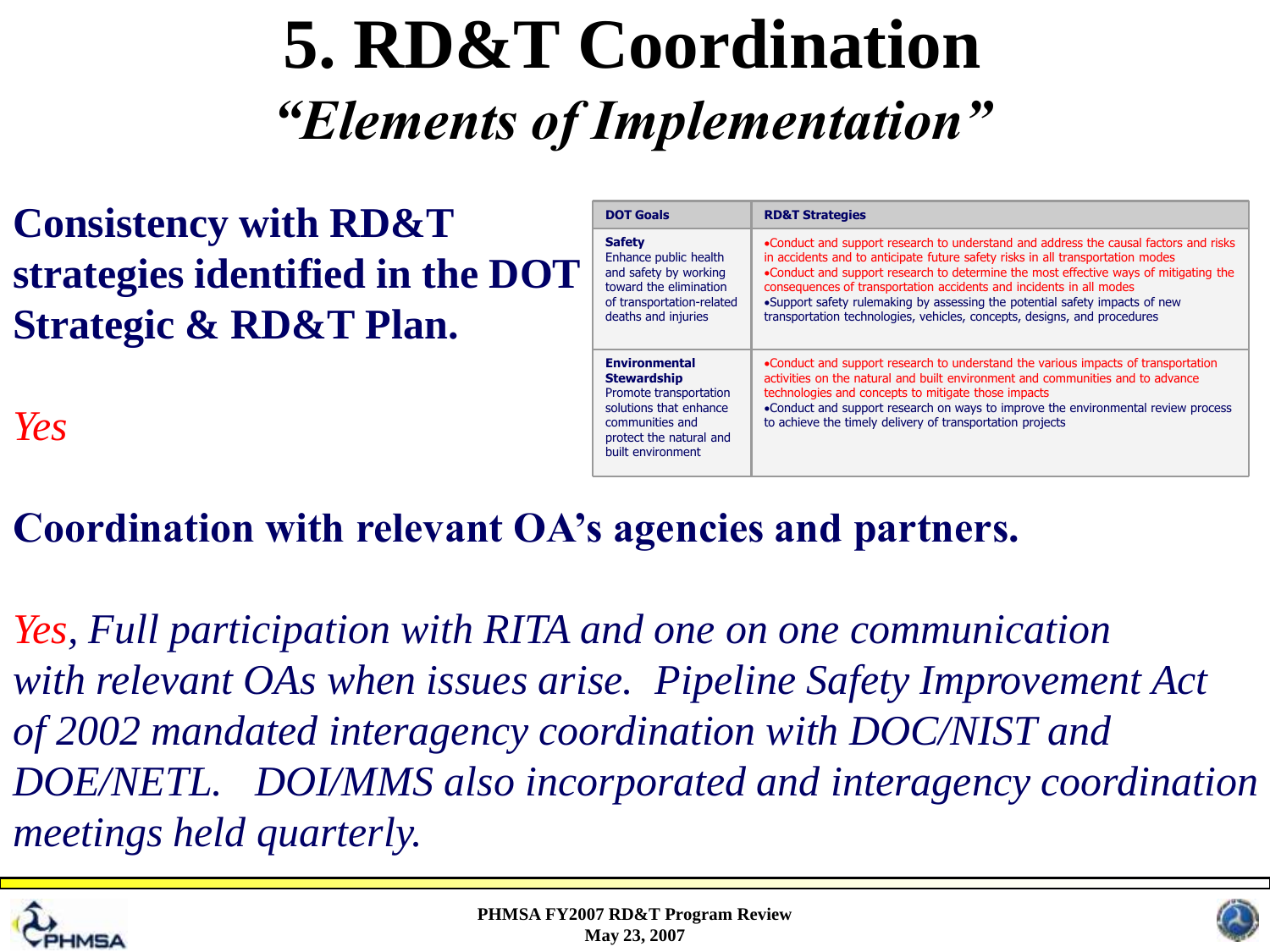### **5. RD&T Coordination** *"Indicators of Implementation"*

#### **Identification of the RD&T strategies supported**

*Yes, Safety 1.1 & 1.2 and Environment 1.1, Participation with RITA & OST data calls to procurement offices* 

**Documentation of coordination efforts in program budgets, plans, reports, or briefings**

*Yes, EXHIBIT V-2, RD&T Budget Request, EXHIBIT V-3, Support for Secretarial and Administration RD&T Priorities, EXHIBIT V-3, Adherence to OMB R&D Investment Criteria. Program website documents all federal/state/local/foreign coordination and posts all PSIA 2002 reports to Congress (FY 2002-2008).* 



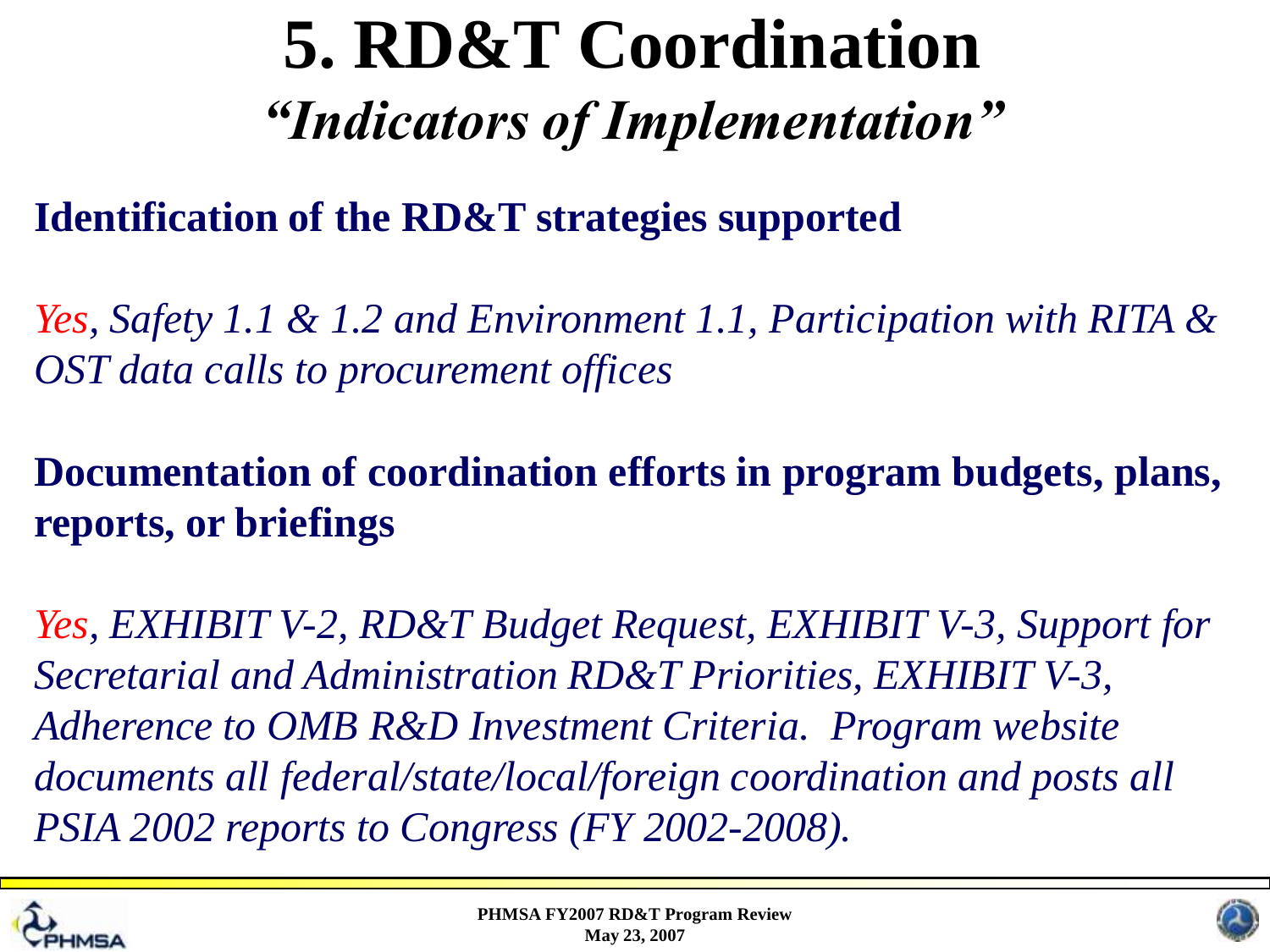## **Hazardous Materials Safety RD&T**





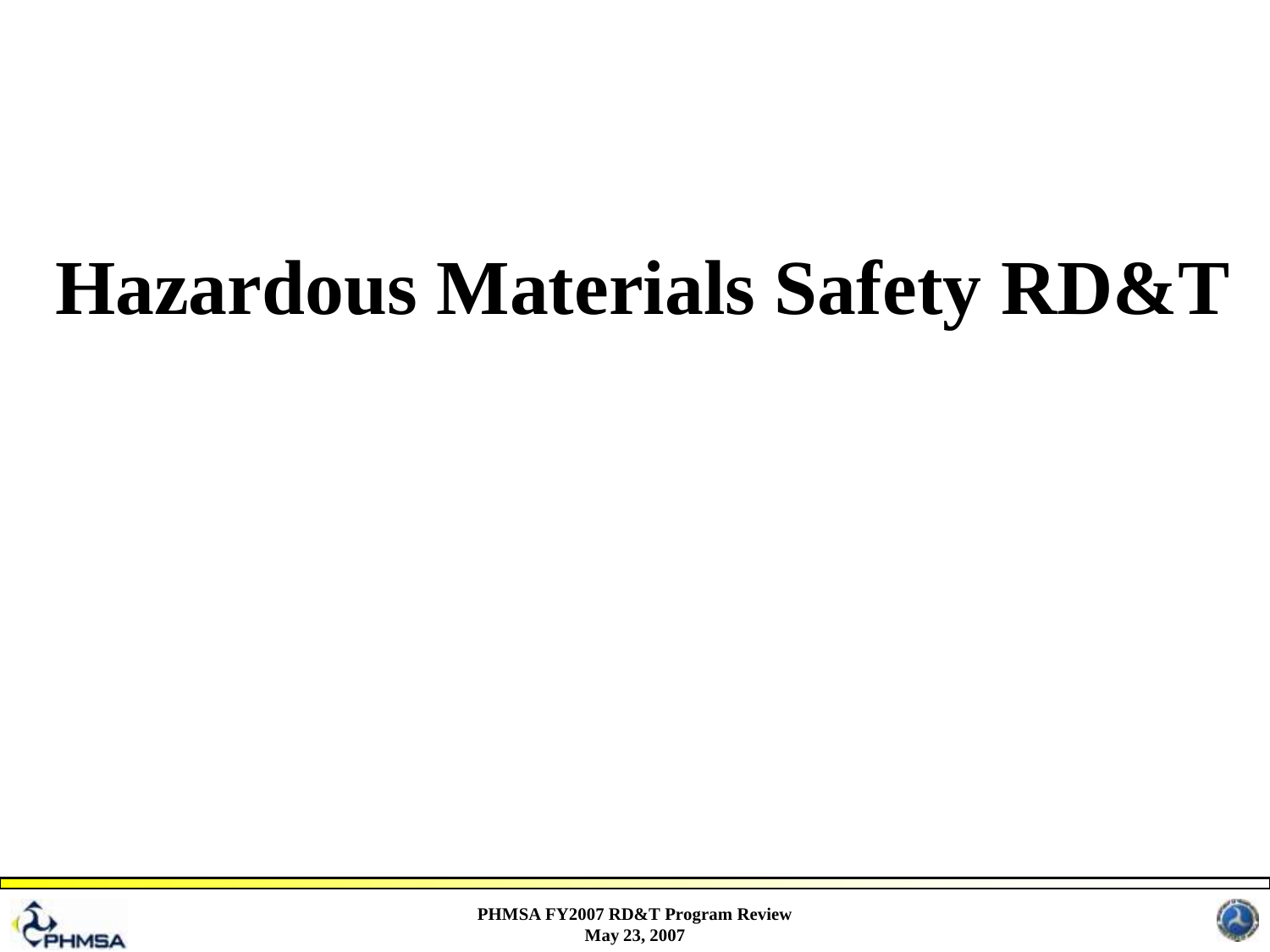#### **Hazmat Elements & Possible Products**

|    | <b>Program Elements</b>                      | Possible Products $<$ 5 years                                                                                                       |
|----|----------------------------------------------|-------------------------------------------------------------------------------------------------------------------------------------|
| 1. | <b>Emergency Response</b>                    | • Development of 2008 Emergency Response Guidebook (ERG).<br>• Development of AEGLs in support of the ERG.                          |
| 2. | <b>Incident Database Design and Analysis</b> | • Examination of trends, costs, and root-cause analysis to provide a basis for<br>regulatory changes.                               |
| 3. | <b>Packaging Design</b>                      | • Development of nondestructive testing techniques and failure analysis.                                                            |
| 4. | <b>Performance Packaging Testing</b>         | • Continued testing of performance packaging to ensure regulatory requirements<br>are met.                                          |
| 5. | <b>Hazard Identification</b>                 | • Lithium battery (primary and secondary) testing.                                                                                  |
| 6. | <b>Risk Assessment / Risk Management</b>     | • Examination of procedures for selecting routes for spent nuclear fuel.<br>• Risk characterization and risk communication studies. |
| 7. | <b>Consequence Modeling</b>                  | • Studies and analyses for specific hazardous materials.                                                                            |
| 8. | Security                                     | • Development of tools for this evolving area.                                                                                      |



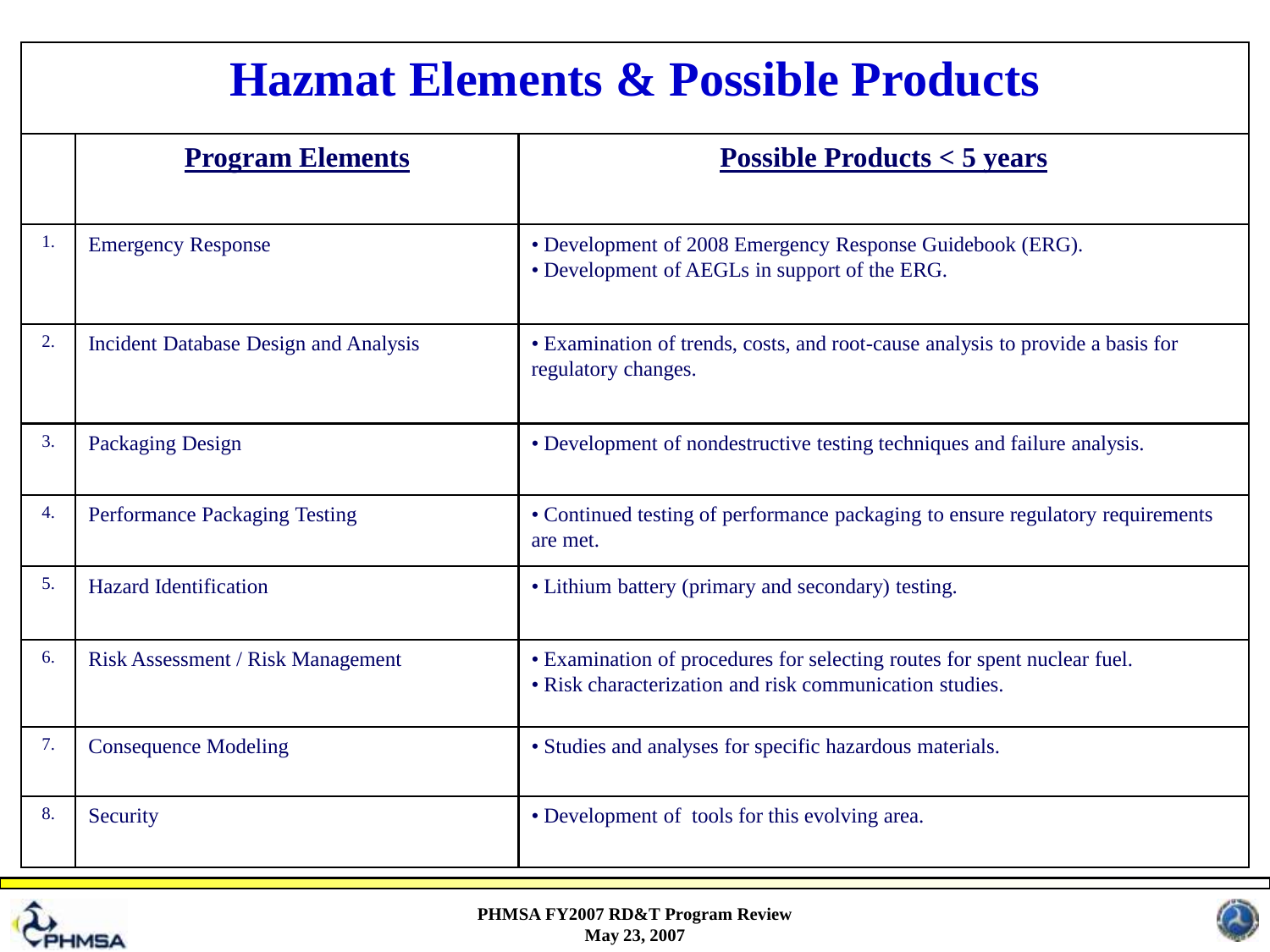## 2007 Key Projects

- 2008 Emergency Response Guidebook
	- \$90,000 funded in 2007
- American Exposure Guideline Levels (AEGL) Support
	- \$95,000 funded in 2007
- Cylinder Testing
	- \$12,000 funded in 2007
- Loading/Unloading Workshop
	- \$25,000 funded in 2007
- Information Technology (including Intermodal Database)  $-$  \$589,000
- Hazardous Materials Fusion Center Cooperative Agreement
	- Pending funding for 2007



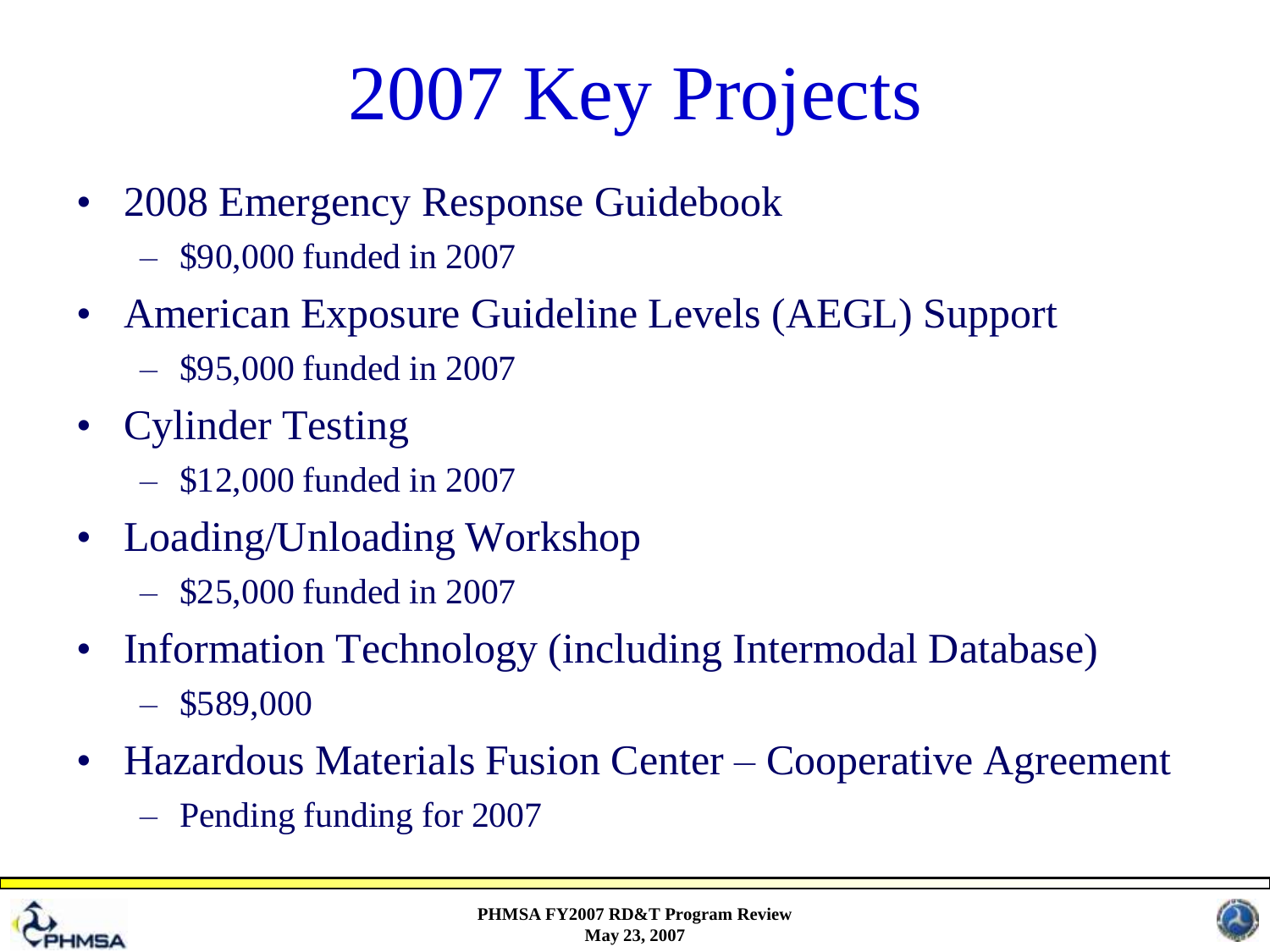- **SAFETEA-LU requires PHMSA to enter into a contract with the National Academy of Sciences to carry out the 9 research projects called for in Special Report 283.**
- **Funding of \$1,250,000 for each of fiscal years 2006 through 2009 is authorized from the Highway Trust Fund for these purposes.**
- **Our intent is to conduct specific research projects while testing the viability of a cooperative hazmat transportation research program**
- **Stakeholder interest, involvement, and feedback is vital during the pilot**
	- **Participation on stakeholder oversight board (met 11/30 to 12/01/06)**
	- **Participation on project panels (formed for initial projects)**





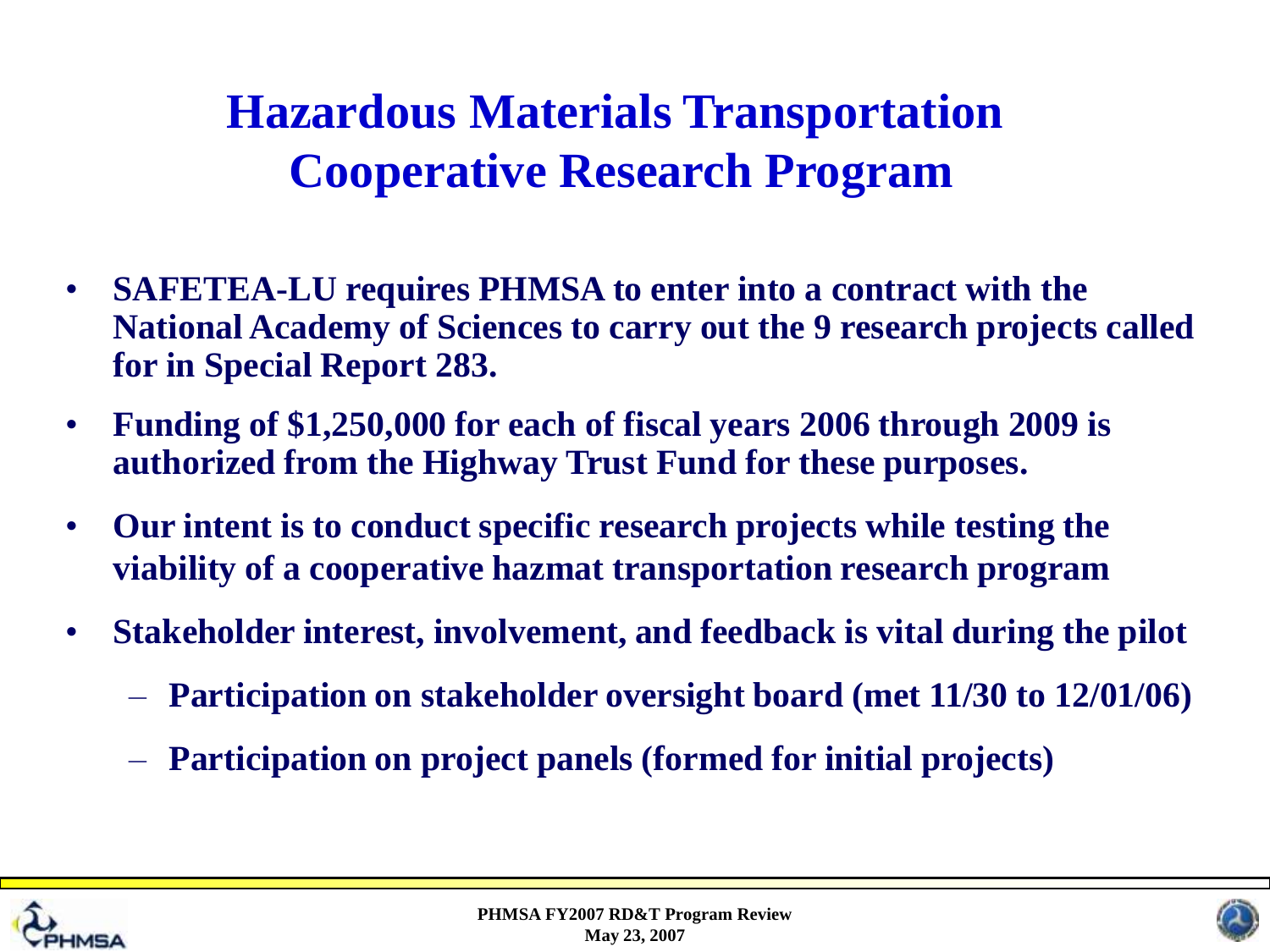- **Four projects selected by a stakeholder oversight board as research topics funded by the first two years of the pilot program**
- **1. HM-02, Hazardous Materials Transportation Incident Data for Root Cause Analysis**
	- **\$300,000**
	- **15 months with work expected to begin around October 1, 2007**
	- **Objective:**
		- The objectives of this research are to (1) develop a set of practical recommendations for methods to improve the availability and quality of hazardous materials transportation incident data, (2) identify gaps and redundancies in reporting requirements, and (3) provide an estimate of the under-reporting of serious incidents.





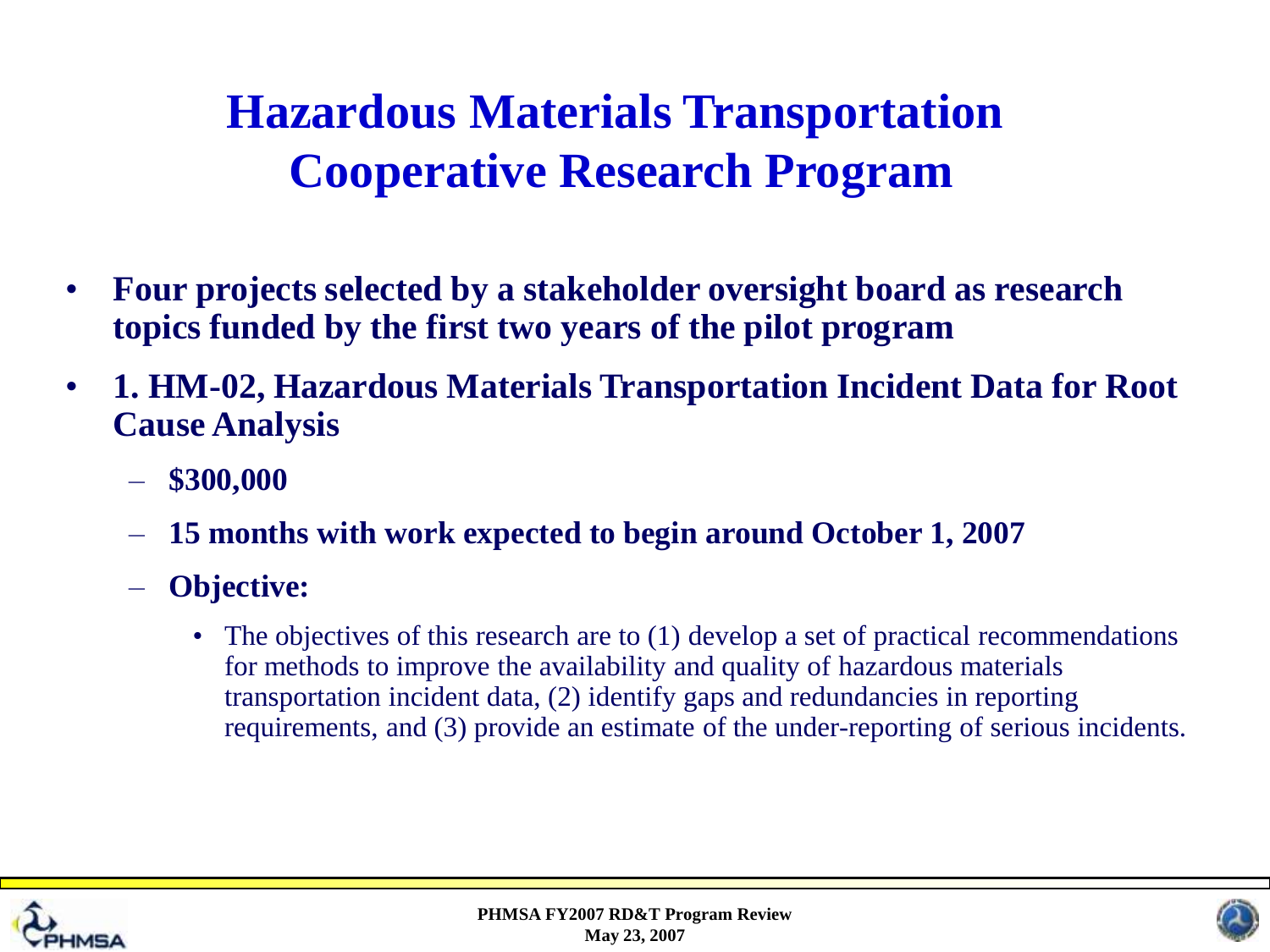- **2. HM-03, A Guide for Assessing Emergency Response Needs and Capabilities for Hazardous Materials Releases**
	- **\$350,000**
	- **18 months with work expected to begin around October 1, 2007**
	- **Objective:**
		- The objective of this project is to develop a guide for conducting assessments of emergency response needs and capabilities for hazardous materials releases. The guide shall address four elements: (a) conducting state, regional, and local hazardous material emergency response needs assessments; (b) developing, maintaining, and sharing capability assessments; (c) aligning assessed needs with various levels of capability; and (d) identifying shortfalls where additional/different capabilities are warranted. The guide will include recommended methods for monitoring and recording changes in response capability over time, in order to avoid a static snapshot. In cases where there are gaps in existing techniques or necessary data for the needs or capability assessments, this research will identify research needs to address them.



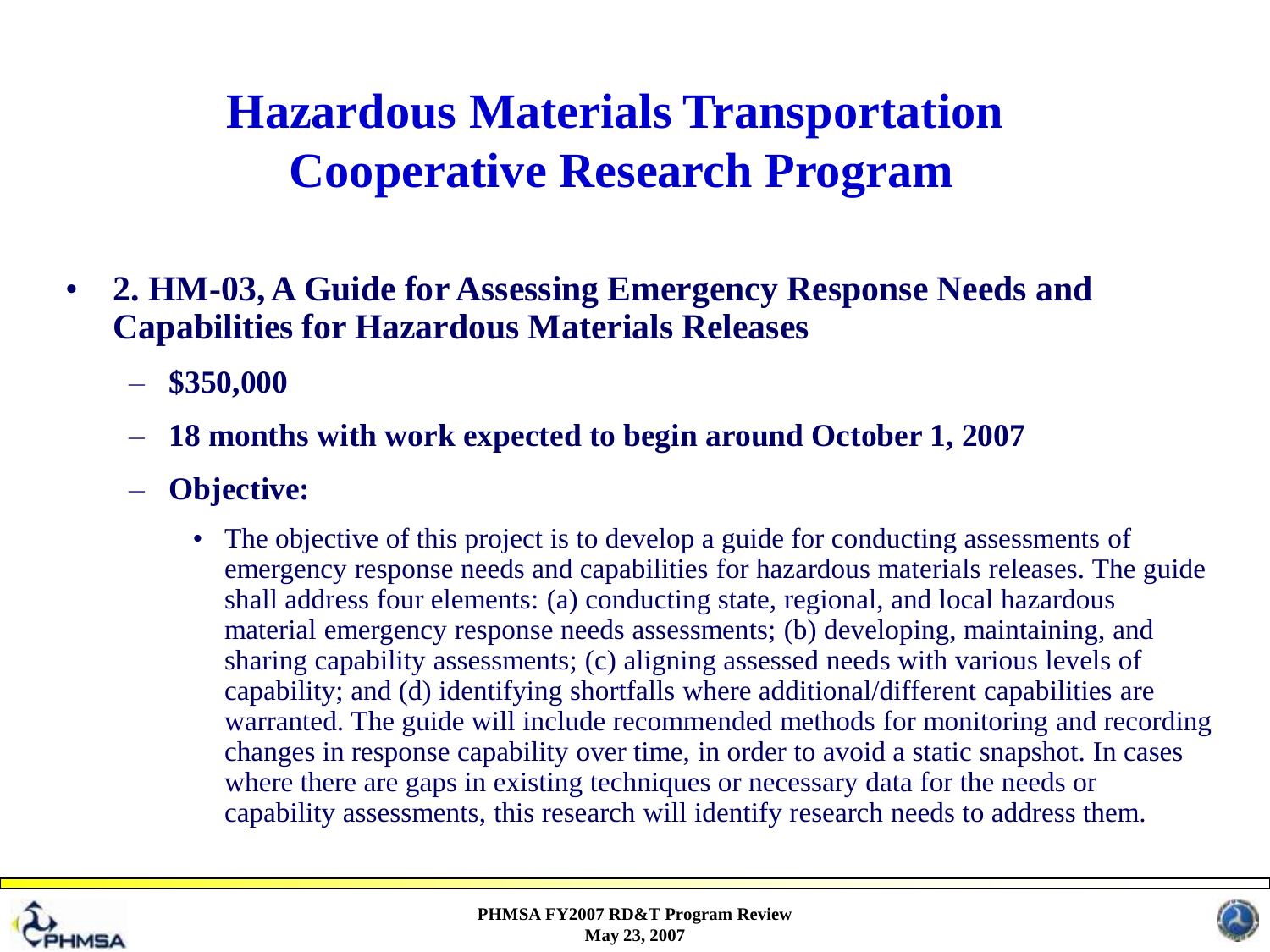- **3. HM-04, Emerging Technologies Applicable to Hazardous Materials Transportation Safety and Security**
	- **\$350,000**
	- **15 months with work expected to begin around October 1, 2007**
	- **Objective:**
		- The objectives of this project are to (1) develop a list of near-term (less than 5 years) and longer-term (5–10 years) technologies that are candidates for use in enhancing the safety and security of hazardous materials transportation, as applied by shippers, carriers, emergency responders, or government regulatory and enforcement agencies; (2) identify emerging technologies that hold the greatest promise of being introduced during these near- and longer-term spans; and (3) identify potential impediments to and opportunities for their development, deployment, and maintenance (e.g., technical, economic, legal, and institutional). This research will review generic technologies and will not evaluate specific name-brand products.



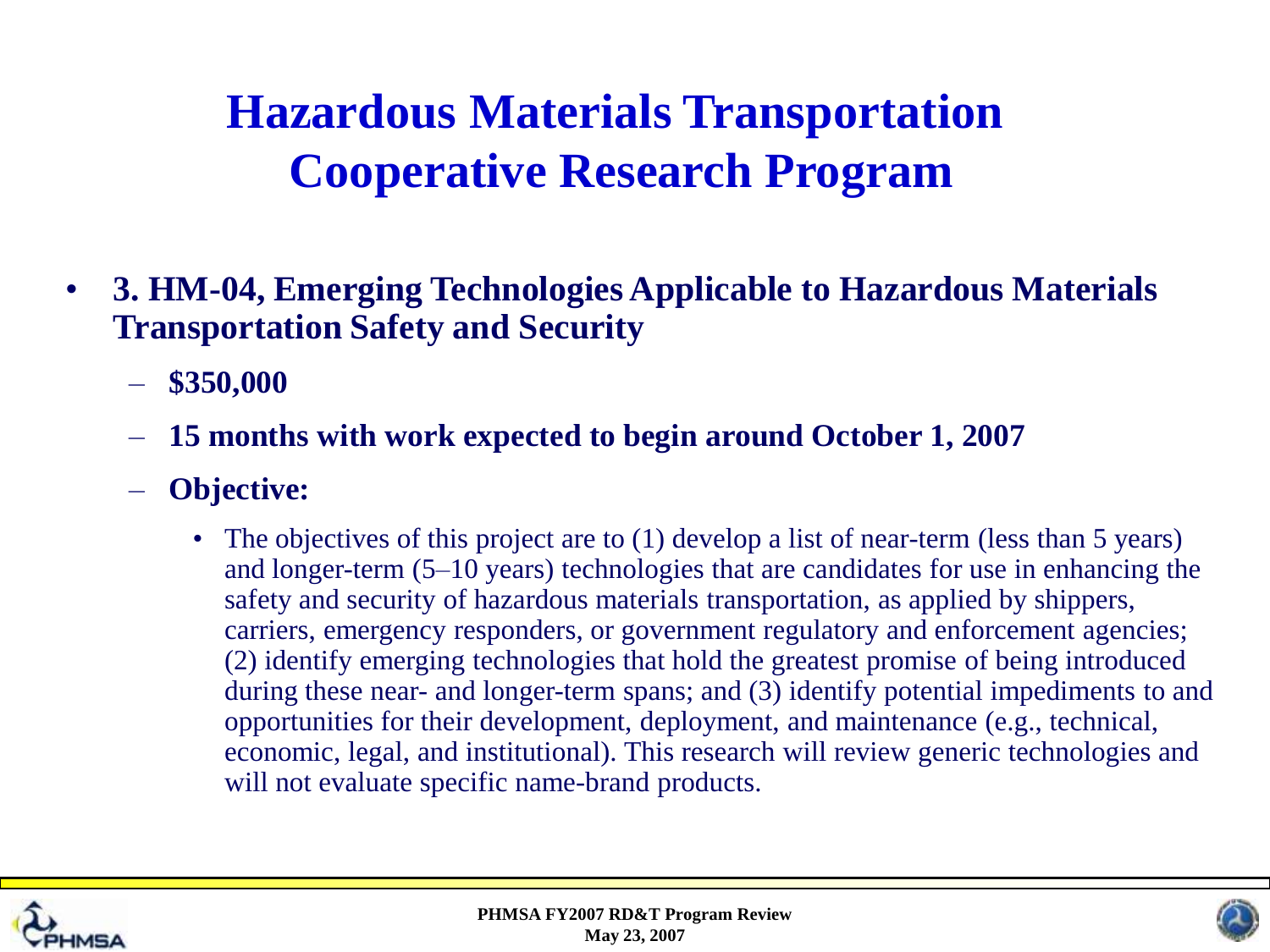- **4. HM-01, Hazardous Materials Commodity Flow Data and Analysis**
	- **\$300,000**
	- **18 months with starting date to be determined at release of RFP**
	- **Objective:**
		- The main objective of this project is to produce a guidebook for conducting hazardous materials commodity flow surveys to support local risk assessment, emergency response preparedness, and resource allocation and to support analyses across jurisdictional boundaries. This guidebook should be targeted at transportation planning and operations staff at the local and regional levels, as well as local and regional personnel involved in hazardous materials training, and emergency response. All relevant modes of transportation, all relevant classes of divisions of hazardous materials, and the effects of seasonality on hazardous materials movements should be discussed.





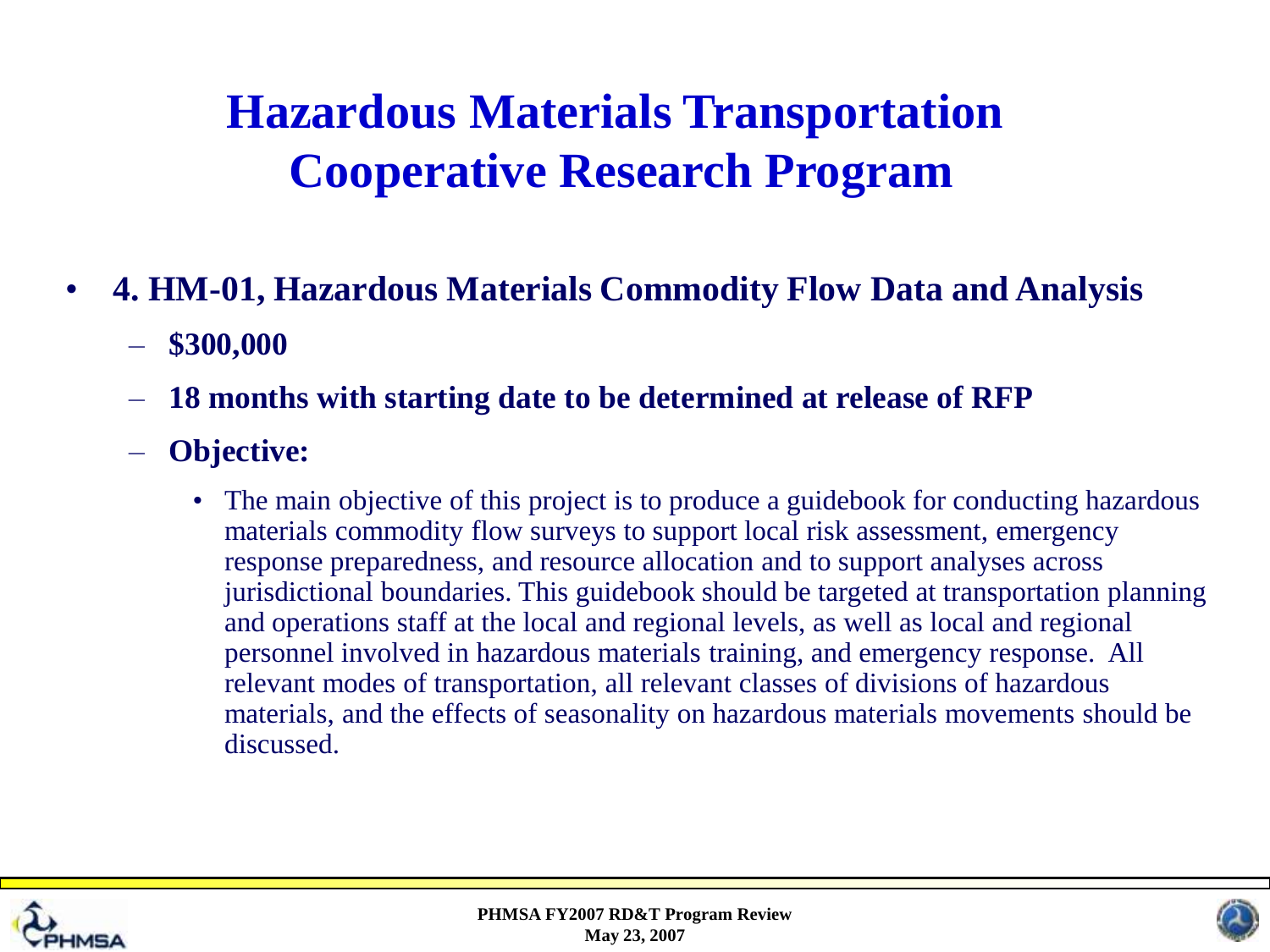## Program Review Areas

- External Stakeholder Involvement
	- HMCRP, AEGL, Loading/Unloading, ERG
- Merit Review of Proposals
	- All research goes through a competitive process
		- HMCRP, AEGL
- Independent Evaluation of Research
	- Most research goes through a peer review process
		- HMCRP
- Performance Measurement
	- Results used in development of program performance measures
- RD&T Coordination
	- HMCRP, Loading/Unloading
		- Website RD&T Outreach under development